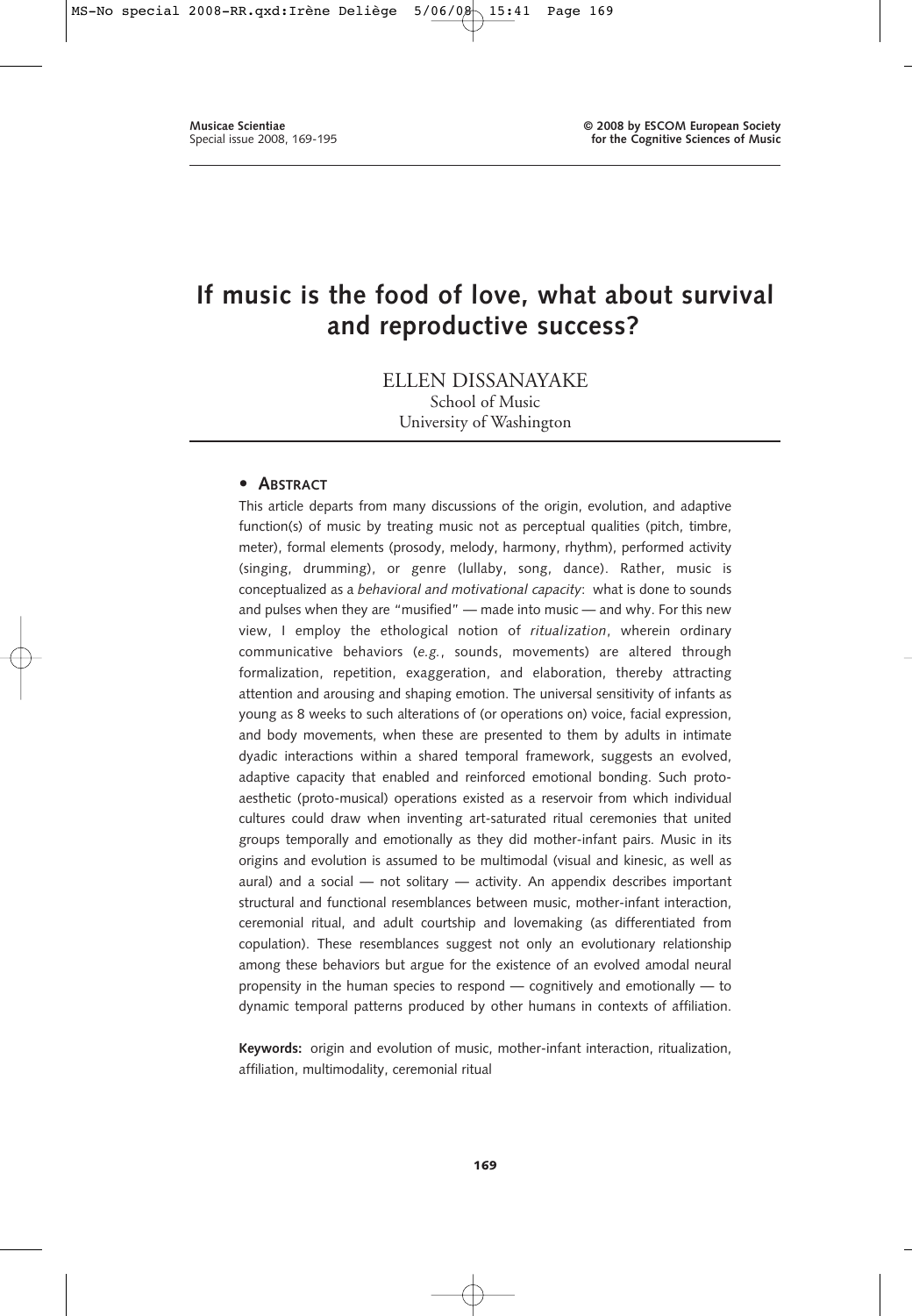#### **INTRODUCTION**

At the end of an overview of recent research in the neuroscience of music, Robert Zatorre (2005) turns to a perpetually intriguing subject, musical emotion. How does music create its undeniably strong emotional effects and why should these be so powerful? Zatorre reports that the brain areas that are recruited during euphoric musical responses are those involved in mechanisms of reward and motivation "… similar to those involved in mediating responses to biologically rewarding stimuli, such as food or sexual stimuli" (Blood & Zatorre, 2001). He goes on to ask why music, an abstract pattern of sound, should have any commonality at all with such survival-related systems. "It is a stretch," he says, "to suggest that music is essential for life or reproduction."

That may be so. However, one can find at least five good reasons for considering music to be an evolved propensity of humans, like talking, mating, forming families, playing, or telling stories.

(a) *universality*: it exists in every social group that has been known over time and across the globe;

(b) *costliness*: in most societies substantial amounts of time, energy, and material resources are devoted to music and music-related events, much more than would seem warranted for a peripheral and unimportant endeavor;

(c) *pleasure*: like other adaptively important behaviors, such as eating or engaging in sex, or socializing with intimates, music is emotionally highly positive and rewarding;

(d) *juvenile predisposition*: young humans — even babies — willingly and even spontaneously (without being taught) move and even vocalize to music;

(e) *cultural importance*: in all societies, music is an integral part of the most culturally important events — religious practices that are concerned with valued beliefs and knowledge.

These five observations do not automatically assure that music is adaptive. Steven Pinker, for example, has pointed out that one can assign some or all of the same five attributes to attractions that are adaptively neutral or even maladaptive: sweet and creamy desserts, alcohol, recreational drugs, masturbation, and pornography — all of which are by-products of appetites that would have been adaptive to ancestral humans (Pinker, 1997, p. 525). Nevertheless, these five observations indicate that it is no more irrational to explore the possibility that musical behavior is adaptive than to assume reflexively that it is not. Although it may seem to be "a stretch" to suggest that music is essential for life and reproduction, this need not mean that we give up and call it an unsolvable mystery. Or if music did emerge from behaviors that had an adaptive purpose, which I will suggest, that need not mean that — as music — it is simply a by-product. Music, or at least some music, may still be adaptive for good reasons that relate to that original purpose.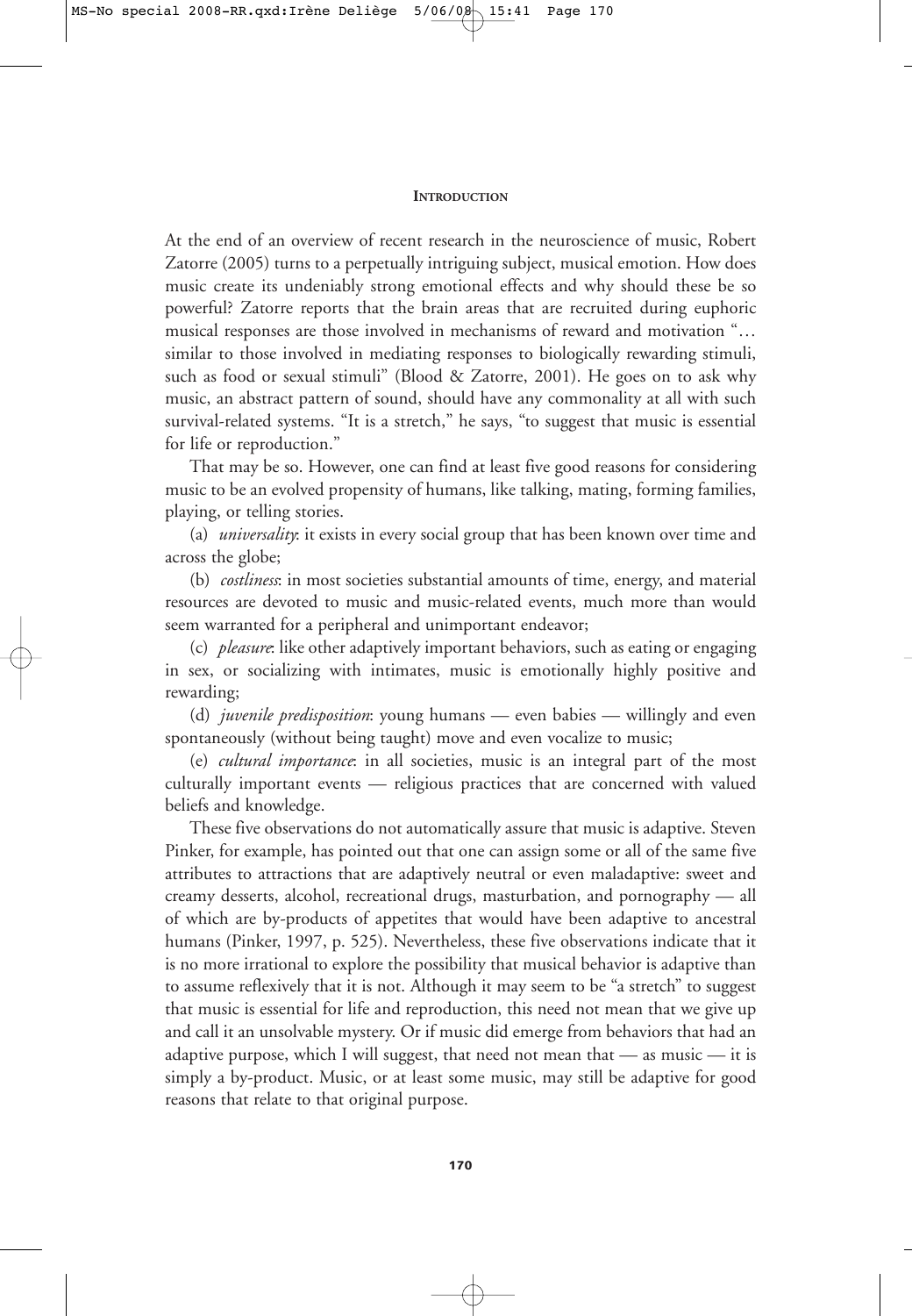#### **I. THE EVOLUTIONARY QUESTION AND A HYPOTHESIS**

Some of the difficulty in thinking about the adaptive value of music, in evolutionary psychology as well as in music psychology, arises from treating music as a trait of exceptionally talented individuals or as an experience of passive perceivers. Music psychologists typically study responses of individual subjects to individual musical stimuli; evolutionary psychologists are primarily concerned with competing individuals.

Yet let us instead think of music as it would have been practiced over tens of thousands of years in the ancestral populations of hunter-gatherers in which it originated. Because we cannot observe Pleistocene peoples, it is necessary to extrapolate from what is known about music in contemporary or recent aboriginal societies. Even though it is problematic to clump these groups into one standard hunter-gatherer prototype, it seems reasonable to assume that their life ways and musical behavior resemble those of early humans far more than modern, postmodern, and globalized lives and music.

In such groups we see that music is

(a) performative and often improvisatory;

(b) communal — something that most or all of the group engage in together;

(c) multimodal — song, instrument playing, dance or movement, dramatic performance, and visual display typically co-exist;

(d) culturally essential and valuable — concerned with the subjects of ritual ceremonies such as finding food, being safe in battle or hunting, healing, maintaining or restoring prosperity, aiding transitions through important life stages, and so forth; and

(e) usually "religious" by nature and intent — a means for accessing the supernatural and becoming physically or psychologically transformed. Even though there may be secular and individual uses of music, the predominant occasions for pre-modern music are sacred and communal (Alcorta & Sosis, 2005; Dissanayake, 2006).

Taking these factors into account, it appears that an adaptive hypothesis should address not some extreme talent but a general human capacity. We must think of music practice and experience as something that everyone does or could do — as common as talking, swimming, driving, telling jokes, or cooking. We can all become better at such things with practice and some people become real experts, but that rarely stops us from doing them. People vary in their natural abilities — it is part of what is called "species diversity". Extreme ability or disability are at the ends of a bell curve. Music making and experience can be considered a general human behavior that benefits all humans, not only the best musicians (Cross, 2003a).

If we think of ancestral music as performative, communal, multimodal, culturally essential, and transformative, we can look for behavioral "proto-musical" antecedents of these characteristics in our species and other primates. Once these are identified,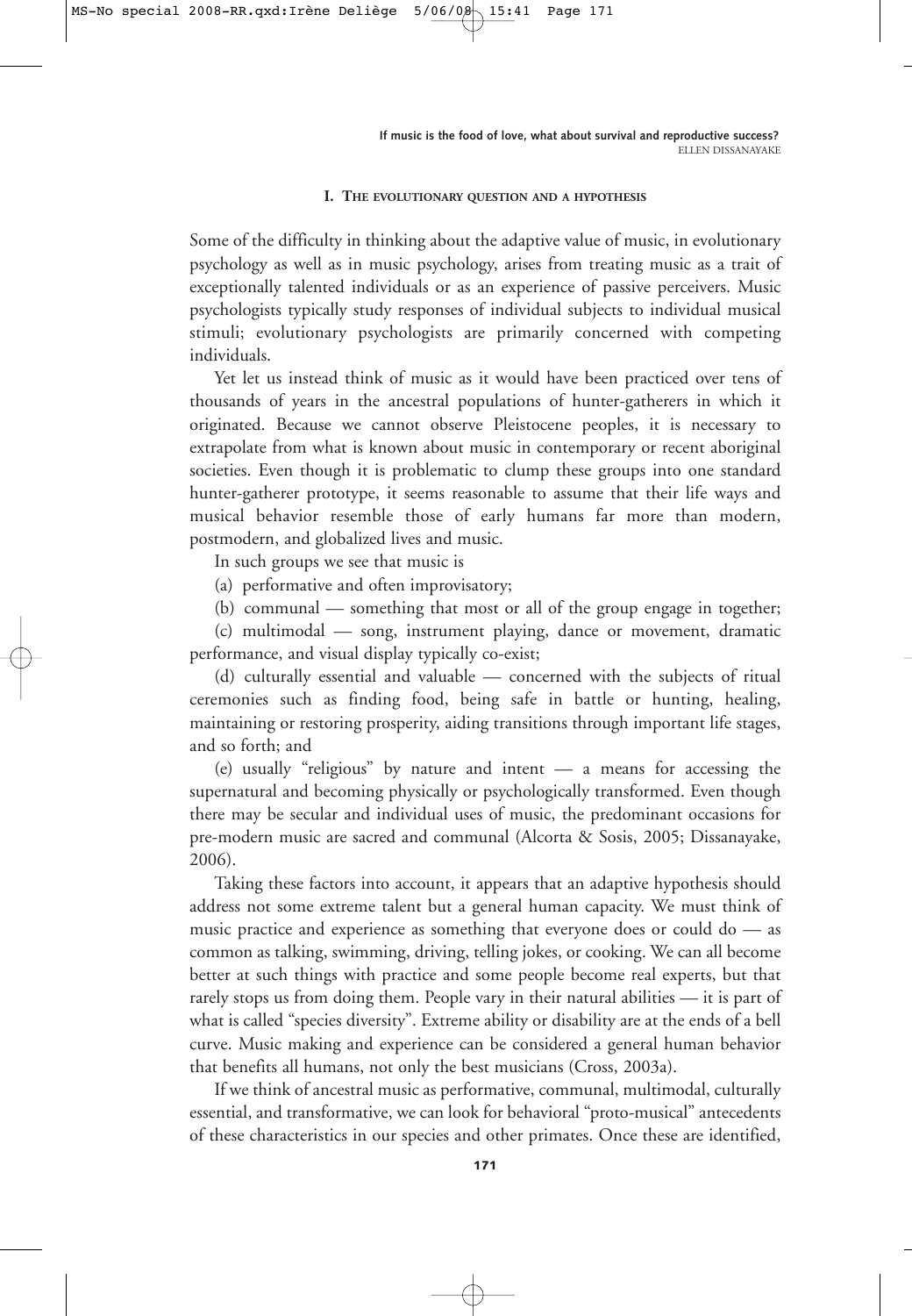we can chart a hypothetical two-tier progression from proto-music to music, and perhaps finally propose an adaptive function of musical practice and experience.

I hypothesize that the cognitive capacities and emotional sensitivities that are used in human music as it is and has been practiced in societies all over the world emerged, for good evolutionary reasons, from affinitive mechanisms in interactions that evolved gradually between ancestral mothers and infants as early as two million years ago, long before music as we think of it existed. We can call these capacities and sensitivities *proto*-musical and even find their antecedents in the ritualized behaviors of other animals. Unlike many other survival-related behaviors, they were performed *dyadically* — by two communicatively engaged people. They specifically used and built upon neural substrates and hormonal mechanisms for social affiliation and coordination that already existed in primates and other mammals and became essential for the survival of helpless infants and for the reproductive success of mothers. In a later, *cultural*, development — ceremonial rituals — these same biological capacities and sensitivities became "arts," including or especially music.

#### **II. BEHAVIORAL ANTECEDENTS OF HUMAN MUSIC**

Understanding the proto-musical features in mother-infant interactions as they evolved *circa* two million years ago (and, in Section IV, positing their subsequent cultural development as ritual music during the past hundred thousand years) can help us understand why musical emotion today may be so powerful and pleasurable.

A. THE EVOLUTIONARY PREDICAMENT THAT LED TO THE ORIGIN OF PROTO-MUSIC Compared to other primates, human infants are unusually immature at birth and are dependent on adults for an exceptionally long time. Human altriciality (immaturity) is the outcome of two incompatible trends that developed over several million years of hominization and conflicted at the time of parturition — increasing bipedality and expanding brain size (Leakey, 1994; Morgan, 1995; Small, 1998).

Over time, certain anatomical changes helped facilitate the birth of large-brained infants (*e.g.*, broadening and shortening the pelvis and reshaping the female birth canal; developing a separable pubic symphysis in females and a compressible skull in infants; changes in the rate of postnatal brain development).<sup>1</sup> The gestation period also gradually became reduced so that infants were born at an increasingly helpless state (Gould, 1977; Portmann, 1941). The trend toward difficult births and greater infant altriciality (immaturity) was well underway about 1.8 to 1.6 million years ago in *Homo ergaster* (Falk, 2004, p. 499; Mithen, 2005) and *H. erectus* (Flinn & Ward, 2005, p. 31).

<sup>(1)</sup> Between birth and age 4, the human brain triples in size (Morgan, 1995).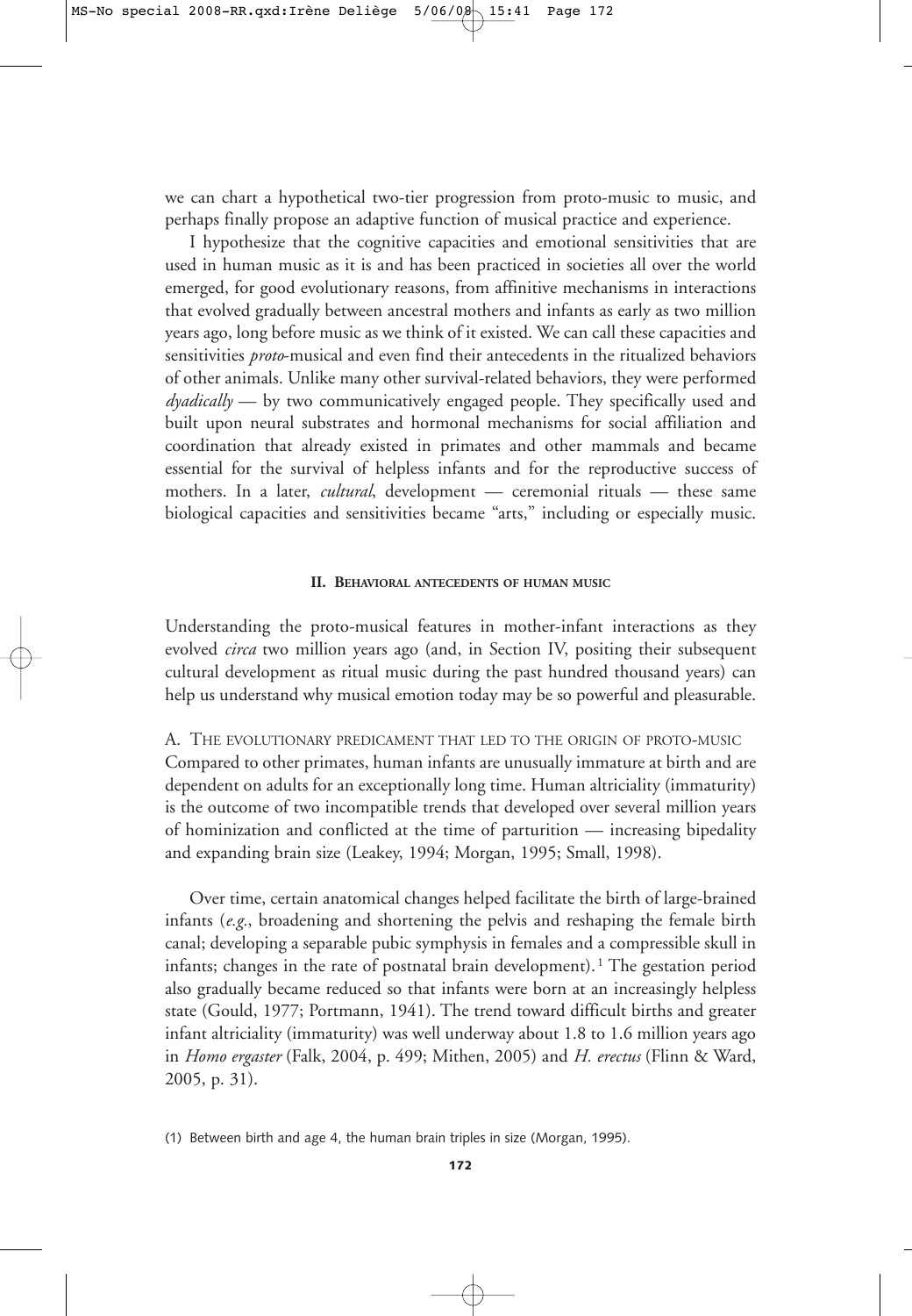In addition to anatomical modifications, special behavioral and psychological mechanisms gradually developed to ensure longer and better maternal care of infants, <sup>2</sup> as we see today in the affectionate early interactions between mothers (and other caretakers) and infants in every society in the world.

#### B. UNIVERSAL ELEMENTS OF MOTHER-INFANT EARLY INTERACTIONS

In all cultures that have been studied, people behave differently with infants than with adults or even older children. Their voices, facial expressions, and head and body movements become altered in characteristic ways. To babies, adults universally use high-pitched, soft, breathy, exaggeratedly undulant, rhythmic, repetitive vocalizations that are variously called "motherese," "parentese," or "infant-directed speech" (Fernald, 1992; Monnot, 1999) or "babytalk" (Miall & Dissanayake, 2003). Facial expressions (*e.g.*, wide-eyes, raised eyebrows, open mouth) are made larger and held longer (Chong *et al.*, 2003). To attract an infant's attention the head may be bobbed sharply back and then dropped forward. Slow, repetitive head and body movements (*e.g.*, nodding, swaying) further invite the baby to interact. The sequences of babytalk are temporally organized on a common pulse (Malloch, 1999). As early as 4- to 8-weeks of age infants expect the behaviors of interacting adults to be contingent — that is, temporally interdependent with their own behavior (Murray & Trevarthen, 1985; Nadel, 1996; Nadel *et al.*, 1999). Micro-analyses of videotaped interactions reveal a closely-attuned dialogue or duet: the signals are presented and processed multimodally in spatial-temporal sequences ("packages" or "bouts") that may be co-active (simultaneous or matching), overlapping, or alternating ("taking turns") (Beebe, 1986; Jaffe *et al.*, 2001).

Again, it is important to recognize that the interaction is a *dyadic* behavior: adults act as they do because babies indicate by their responses — their own vocalizations, facial expressions, movements, and timing — that they prefer these particular vocal sounds, facial expressions, and head and body movements. They are active participants in what analyses of videotaped interactions show is really a dialogue or duet. That is to say, infants are born ready to solicit or resist adults' signals and thereby elicit, influence, and reinforce adults' behavior to them.

## C. ADAPTIVE BENEFITS OF MOTHER-INFANT EARLY INTERACTIONS

Researchers have described a number of adaptive or functional benefits to infants of early interactions or their components — from achieving emotional self-regulation to predisposing the learning of language (Dissanayake, 2000b, p. 393). The most important function with regard to my argument here is that the mechanisms of early

(2) Prehistorians have posited the existence of intense maternal care at 1.8mya (*e.g*., Leakey, 1994).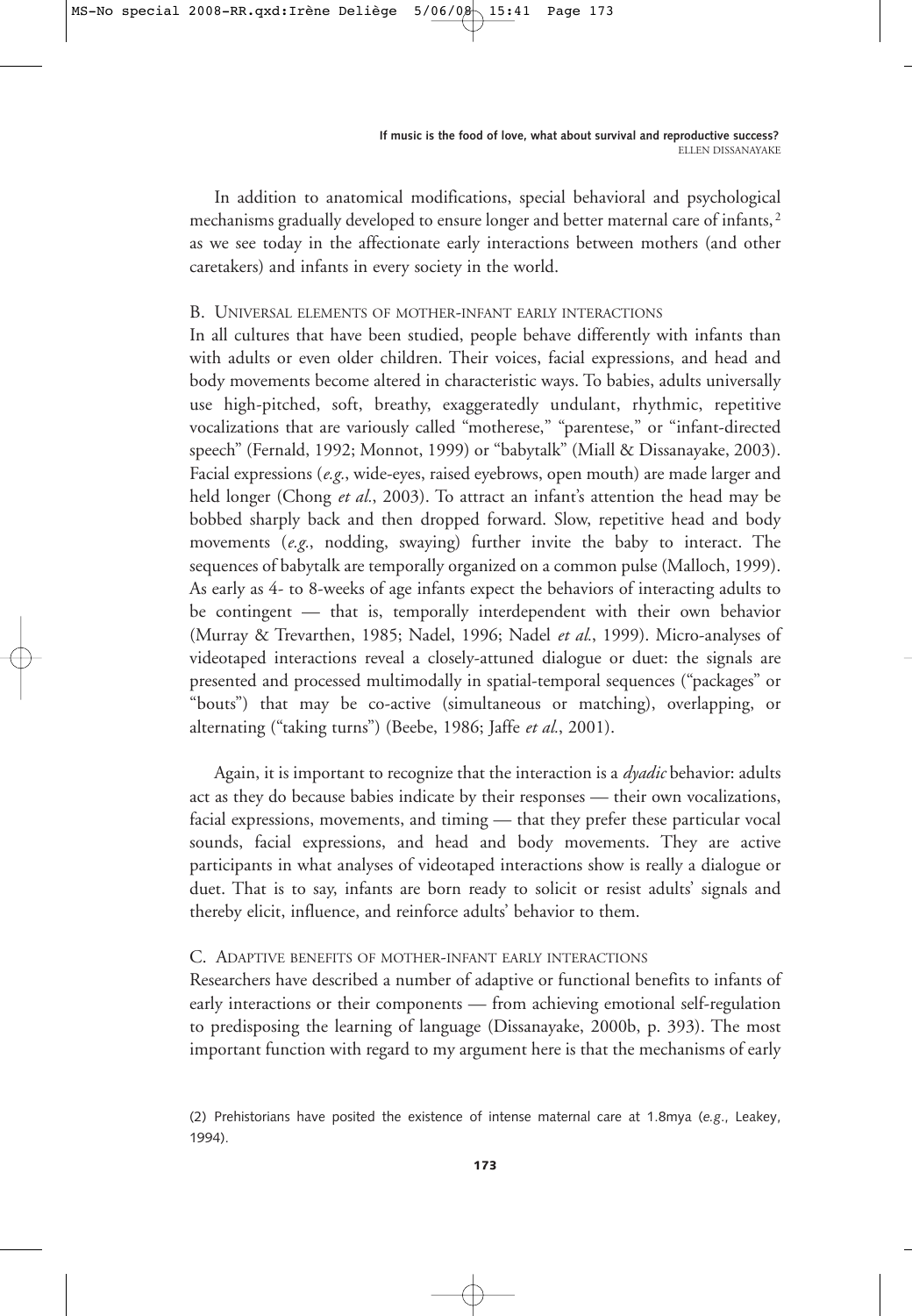interactions serve to communicate and coordinate the emotions and behavior of the interacting pair and thus to create and reinforce their emotional bond.

Certainly it seems likely that dependent infants would have benefited from being perceived as distinctly lovable. By noticeably attracting, soliciting, participating with and responding in kind to the ancestral hominid mother's contingently-presented affinitive signals, an infant would help to sustain its mother's positive affect — her psychobiological brain states of interest and joy. Coordinating with maternal expressions by crossmodally matching, mirroring, and otherwise imitating them would have attracted better maternal care and commitment. These interactions would have had important reinforcing effects in regions of the maternal brain that predispose to affiliation. Hominid mothers who made repeated and exaggerated vocal, visual, and kinesic signals of affiliation to infants would thereby have augmented and strengthened, through proprioceptive feedback, their own positive feelings towards increasingly helpless and demanding infants (see Ekman, 1992; McIntosh, 1996; Zajonc, 1985; Zajonc, Murphy, & Inglehard, 1989). One can propose that motherinfant interaction, with its peculiar characteristics, is an adaptive behavior that enabled ancestral infants to enjoy increased survival and their mothers to have greater reproductive success.

# **III. A HYPOTHETICAL PROGRESSION FROM PROTO-MUSIC TO MUSIC — FIRST STAGE: RITUALIZATION**

Few would argue against a claim that the mother-infant relationship in humans has been adaptively important and I am not the only one to suggest or agree that — to one degree or another — it might be an evolutionary source for human music (*e.g.*, Cross, 2003b; Fitch, 2005; Hodges, 1996, p. 46; Mithen, 2005; Panksepp & Bernatzky, 2002, p. 139; Roederer, 1984). <sup>3</sup> The hypothesis developed here differs from previous ones, however, in several important respects. Thus far, it has emphasized (a) the *evolutionary predicament* that led to infant altriciality and the consequent importance of reinforcing emotional bonding between mother and infant and (b) the exquisite *temporal coordination of the dyad* that has been revealed by contingency studies (Murray & Trevarthen, 1985; Nadel *et al.*, 1999). Additionally, in this section, I describe music (c) as originating in a *behavioral-motivational capacity* that uses special "*protomusical operations*" performed by mothers (d) on their *affinitive* visual and kinesic as well as vocal signals to infants. This re-conceptualization of music sets the argument at a different level of abstraction from the usual assumption that it is maternal singing or prosody that was music's evolutionary or

(3) My first published version of the hypothesis proposed here (Dissanayake, 1999) was derived from a paper presented in 1990 to the Human Behavior and Evolution Society meetings in Los Angeles.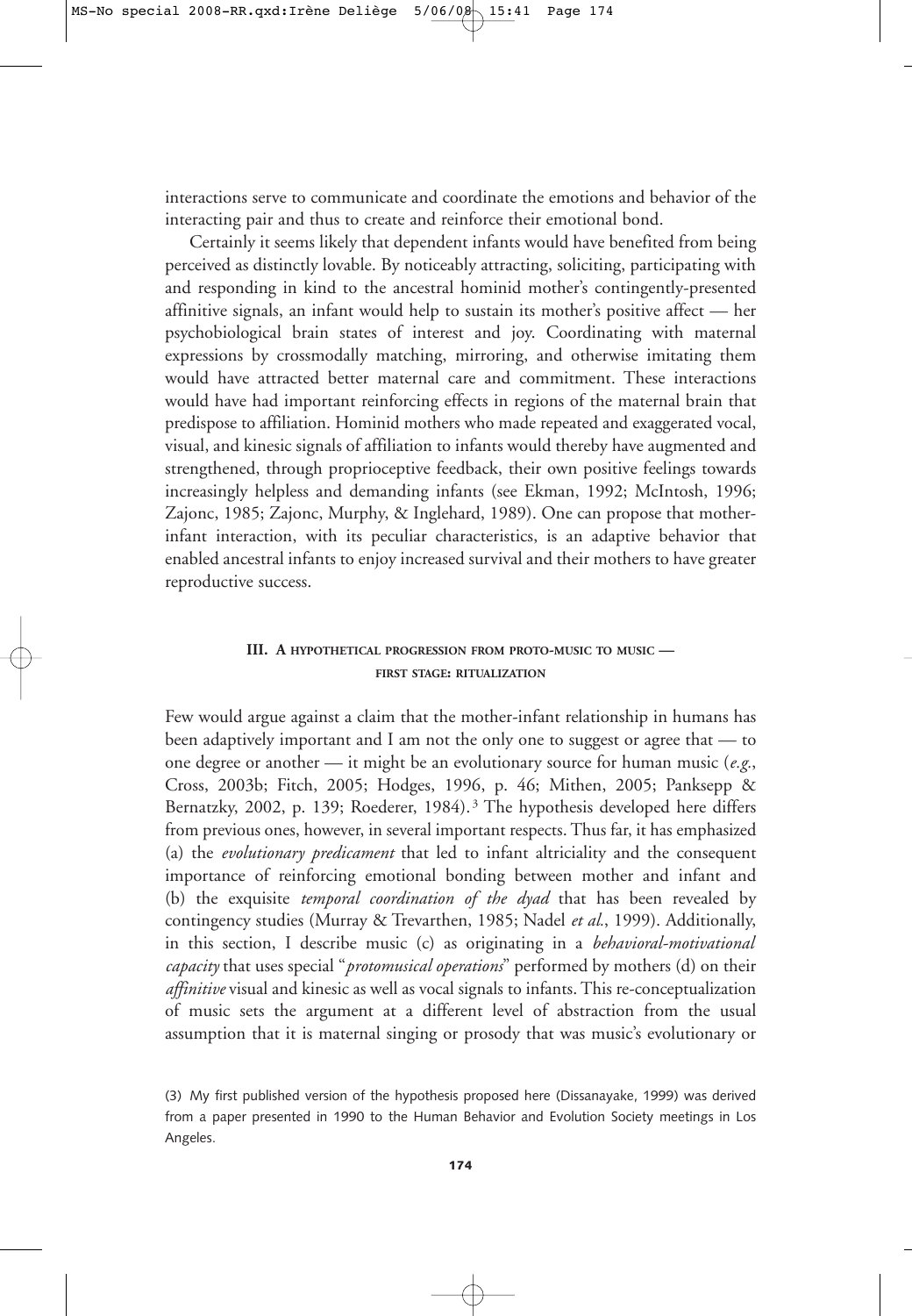proto-musical origin. The relevance to my hypothesis of an account of what mothers *do to* affinitive visual, vocal, and kinesic behaviors requires a detour into the ethological concept of ritualization.

### A. THE VISUAL, VOCAL, AND KINESIC SIGNALS SPONTANEOUSLY

# PRODUCED BY MOTHERS FOR INFANTS ARE MODIFICATIONS

OF ORDINARY AFFINITIVE COMMUNICATIONS USED BY ADULTS

The altered and unusual facial expressions, sounds, and head and body movements that mothers use in early interaction with their infants are modifications of friendly signals used generally and universally in adult human communication. It can be assumed that early *Homo* species used them, as many of these signals appear, in unexaggerated forms, in affinitive contexts in many other primates. Such facial (visual) signals include *Look at* (simply holding one's gaze on something indicates interest, as compared with a roving eye that searches the environment until it finds "something to look at"); *Flash* (short up-and-down movement of eyebrows, often accompanied by a smile); *Raise Eyebrows* (which also widens the eye); *Bob* (a quick backward movement of the back of the head, which functions as a friendly invitation or encouragement, depending on proximity or the accompanying verbal message); *Smile* (a universal expression of positive feeling); *Open Mouth* (accompanies other friendly expressions, indicating pleasure and receptivity); *Nod* (agreement); and (in especially intimate contexts) *Mutual gaze.* These signals are used spontaneously by adult humans with each other to indicate positive *affinitive* readiness or intent (Grant, 1968, 1972) and they appear even in psychiatric patients, where they are predictive of cooperative inclination (Schelde & Hertz, 1994).

Similarly, the high pitch and soft undulant vocal sounds of motherese are exaggerations of the affinitive prosody in adults that indicates deference or nondominance (Puts *et al.*, 2006) and the emotion of "happiness" in both natural and synthesized speech (Frick, 1985; Scherer & Oshinsky, 1977). <sup>4</sup>

The kinesic actions of mothers — touching, stroking, patting, holding the hand, embracing, grooming, and hugging their infant, and with an open mouth poutkissing against its body — echo a large number of the affinitive social behaviors noted in wild and captive primates (deWaal, 1989; King, 2004; Nicolson, 1977; Silk, 1998),<sup>5</sup> as well as being common adult gestures in humans of sympathy and affection.

(5) Although affectionate touching is common in our closest primate relatives, bonobos and common chimpanzees, they do not engage in a significant amount of infant-directed vocalization, despite an otherwise rich vocalization system (Falk, 2004, p. 493).

<sup>(4)</sup> Panksepp and Bernatsky (2002) have suggested that some strong emotional responses to music may ultimately derive from receptivity to acoustic properties that resemble separation-distress calls of young animals, thus being deeply rooted in "the epicenter of affective consciousness in mammalian brains" (pp. 143-4).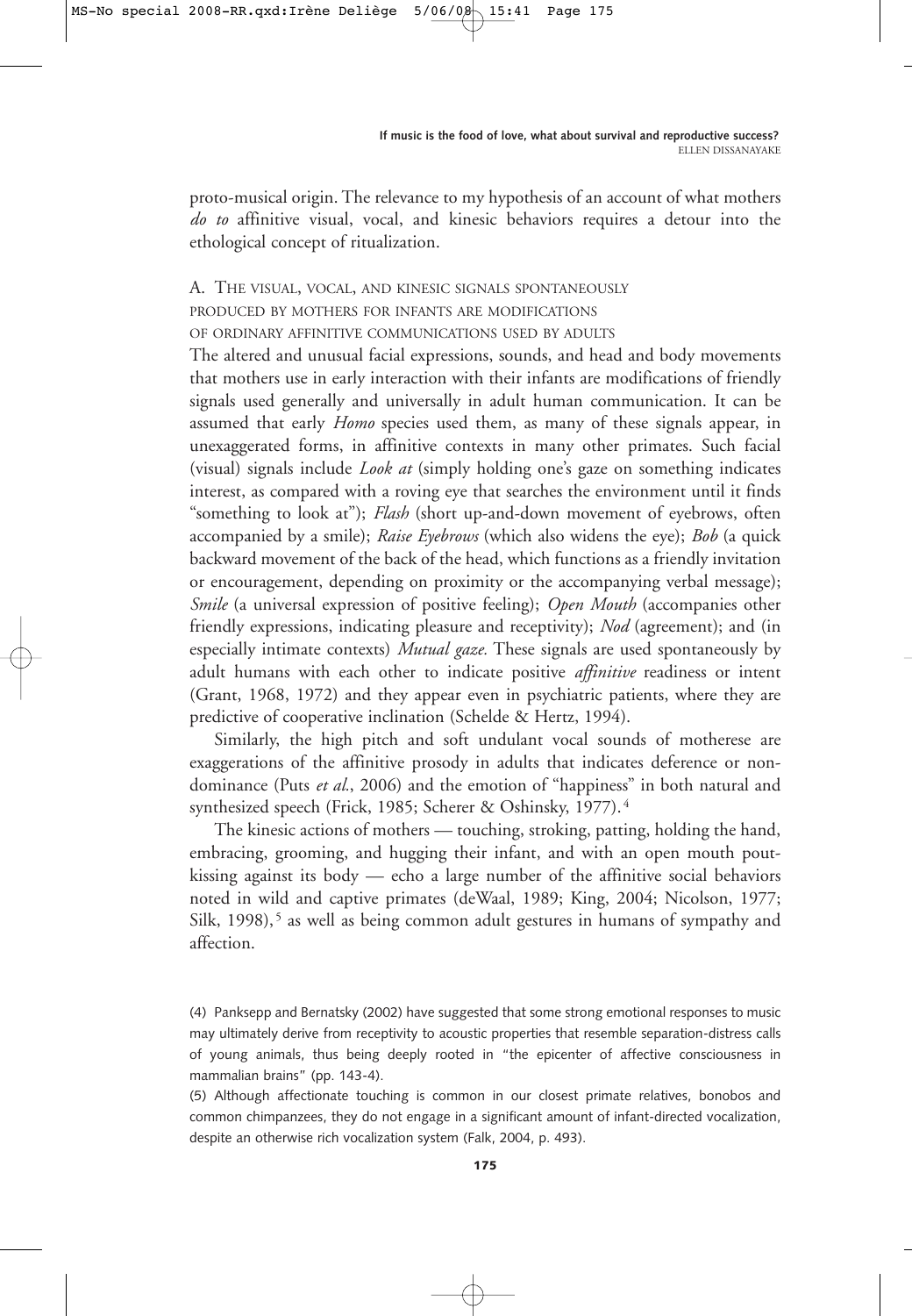B. WHAT MOTHERS DO TO AFFINITIVE SIGNALS RESEMBLES THE PROCESS OF RITUALIZATION OF BEHAVIORS IN OTHER ANIMALS:

THESE "OPERATIONS" CAN BE CONSIDERED AS PROTO-MUSICAL

In early interactions, mothers modify their affinitive signals to infants as if to draw the greatest attention to them — that is, to make them maximally effective as unambiguous communication and maximally affecting emotionally (Fernald, 1992, pp. 419-20). It is interesting to point out that such manipulations of communicative signals characterize the process of ritualization of behaviors described by ethologists for other animals (Eibl-Eibesfeldt, 1989, 439-40; see also Hauser, 1996; Huxley, 1914; and Tinbergen, 1952). Whether or not mother-infant interaction can itself be considered as an evolved ritualized behavior, one can nevertheless describe noteworthy similarities between characteristic elements of ritualized behaviors and mother-infant interaction as well as between these and musical behavior. These similarities support my hypothesis that elements of mother-infant early interactions are proto-musical. That is to say, although evolved for another context (motherinfant bonding), they were the evolutionary origin or reservoir for capacities that could eventually be used and developed specifically for what today is called "music."

1) **Special kinds of alterations to ("operations" on or modifications of) ordinary behavior:** In ritualized behaviors, head and body movements, facial expressions, and/or vocalizations that are ordinarily used in an instrumental context *are formalized (simplified or stereotyped), repeated*, and *exaggerated* (as in rhythmic touching, nodding, or a prolonged open mouth smile) and used in a new context to communicate a different, non-ordinary message. In mother-infant interaction the instrumental context for, say, touching or smiling is grooming or showing happiness and the new message conveyed by these behaviors when modified becomes intense affection, attentive reassurance, or delighted regard. In addition to these modifications that typify ritualized behaviors, human mothers may add dynamic variation (*elaboration*), and when infants are old enough to enjoy games and teasing, *manipulation of expectation*.

Interestingly, these fundamental features of ritualization as described by ethologists are the "operations" that musicians, like other artists, perform in their work — what they do with tones, chords, motifs, rhythms, timbres, and so forth, in order to attract attention and hold interest as well as to create, sustain, and mold emotion. They can be called "*aesthetic* operations" and their manifestations in maternal-infant contexts can be called "*proto-musical*." One can then say that human infants are born ready to respond to aesthetic or proto-musical features such as formalization, repetition, exaggeration, dynamic variation, and manipulation of expectation as it is these operations upon visual, vocal, and kinesic signals that enable their emotional bond with their mothers. We can assume that our Pleistocene ancestors evolved to be receptive to these operations and would have been able to employ them when inventing ceremonies that were comprised of arts, including music. (See section IV).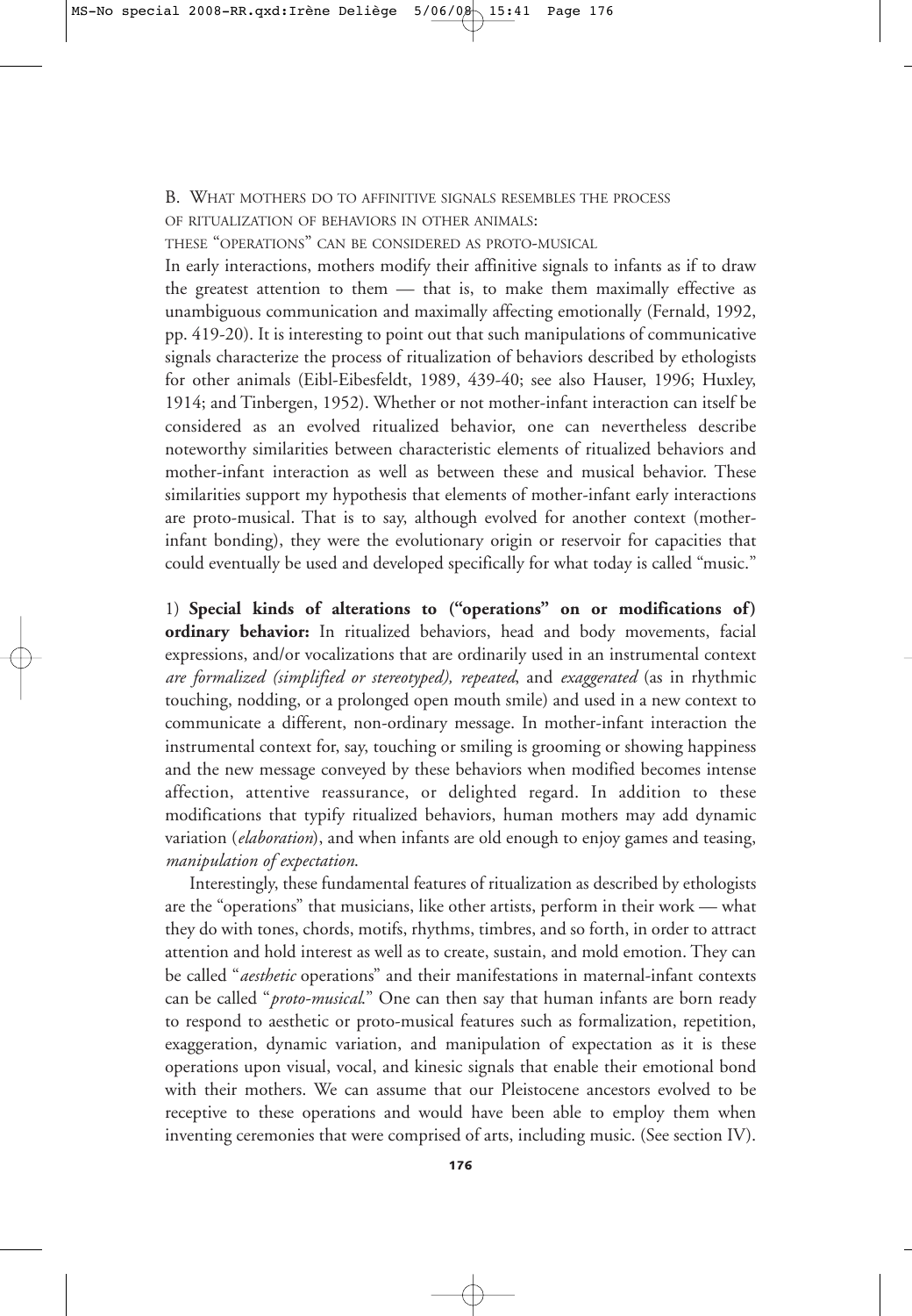2) **Typical intensity**: Ritualized signals usually have a "typical intensity" so that they will not be mistaken for the "ordinary" precursor behaviors they were derived from (Morris, 1957). That is, they become more regular as well as larger, slower, louder, or more sustained. Musical behavior also sets up regularities and, as in ritualized behaviours, deviations from expectancies convey emotional information such as mood and intent, as well as degree of inter-coordination.

In addition to (1) and (2), the affinitive signals made by mothers to infants underwent three further important changes or additions during their modification for use in early interactions:

3) **Temporal organization**: The interactive behaviors take place (are presented and perceived) sequentially, in bouts of 1.5 to 3 seconds, on a time base, so that each partner in the dyad reacts and responds contingently to the other's signals within one-half second or less, anticipating and participating in an ongoing, changing, cocreated engagement. I propose that the dyadic coordination developed in motherinfant interaction is likely a precursor of human music in which individuals mutually coordinate their voices and body movement in temporally and dynamically structured sequences. <sup>6</sup> Daniel Stern (1971) was the first to refer, aptly, to this "splitsecond world" of the infant, independently confirmed by other researchers (Beebe, Stern, & Jaffe, 1979; Murray & Trevarthen, 1985; Nadel, 1996; Nadel *et al.*, 1999). Infants expect contingency in their mothers' behavior to them as early as eight weeks of life (Murray & Trevarthen, 1985; Nadel *et al.*, 1999), months before classical attachment is identifiable.

4) **Multimodality:** The mother's signals and the infant's responses occur in multimodal packages (*i.e*., simultaneous presentations of voice, face, and body movement) and appear to be neurologically processed multimodally by each as well (Beebe, Jaffe, & Lachman, 1992; Schore, 1994). As described earlier, the music of pre-modern humans is also typically multimodal, combining dance and other movement, percussion, song or other vocalization, mime, and visual display into a temporally-structured performance.

5) **Supramodality:** the mother's signals have supramodal dynamic features, such as intensity, contour, rhythm, or duration, that occur in every modality. Intensity and contour may characterize vocal, visual, and kinesic behaviors, individually or together.

<sup>(6)</sup> Malloch and Trevarthen (*in press)* refer to proto-music as "communicative musicality," which they consider to be the originary source in the brain/mind of musical behavior in humans. See also Panksepp and Bernatzky (2002), who posit "primitive brain systems that may be critical for the affective-emotional appreciation of music" (p. 134).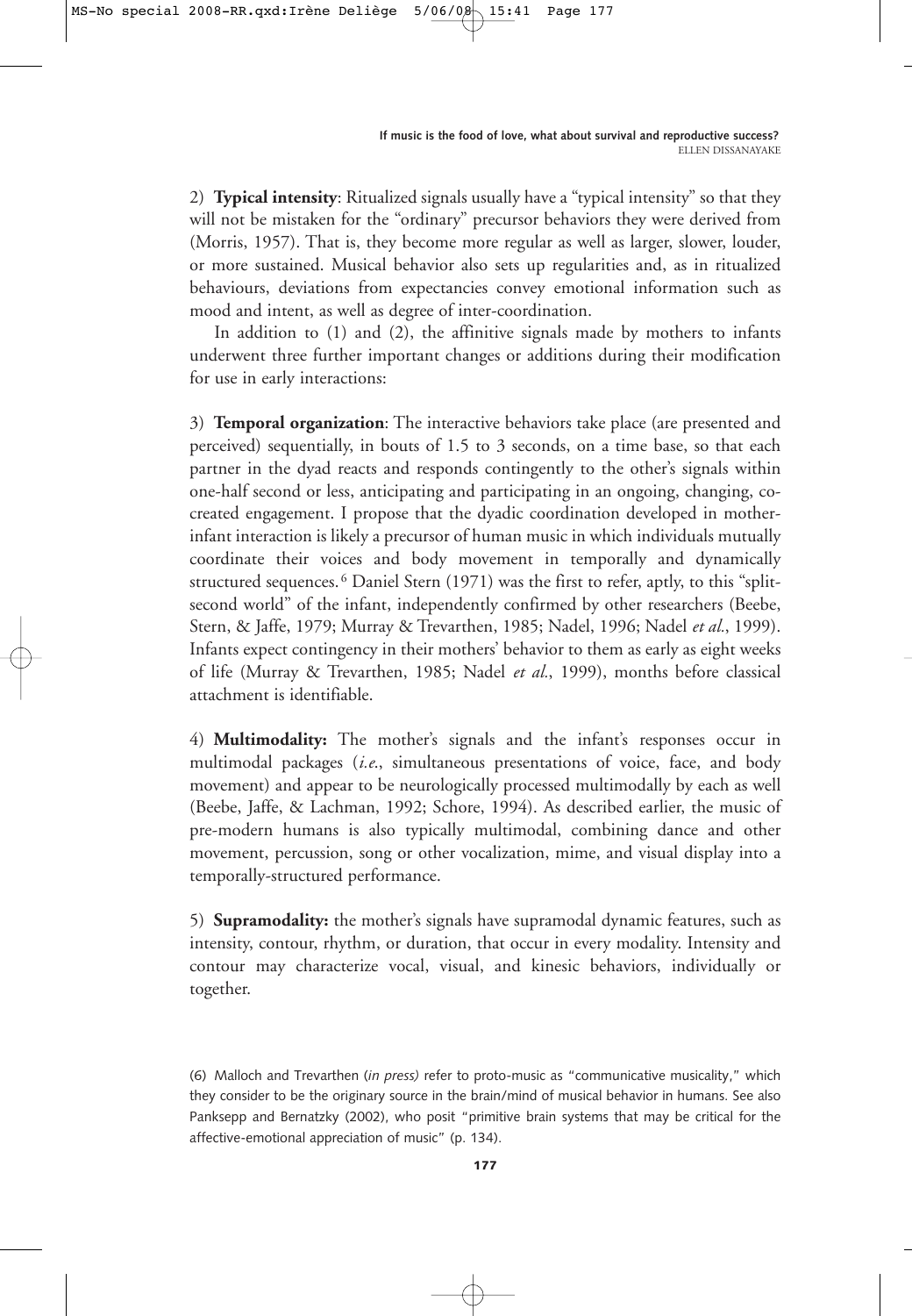For example, intensity may be of *amplitude* (louder or softer sound, bigger or smaller movement or facial expression) or *speed* (faster or slower kinesic or vocal movement); contour may be temporal or spatial in direction and shape and visual as well as auditory in mode; rhythm and duration may also be visuospatial or auraltemporal — that is, a sequence may be metrically steady or irregular, predictable or unpredictable, and sustained (long) or abrupt (short) in time or space. Thus in actual interactions, behaviors can be directly imitated or matched supramodally (analogically) in another modality (as when a strong upward kick of the baby is reinforced by the mother's simultaneous vocal crescendo and widened eyes) and have the same or a similar emotional meaning (Stern *et al.*, 1985) — what Stern (1985) calls "affect attunement."

It should be noted that these five components (or modifications of affinitive signals) that characterize mother-infant interaction possess significant emotional and cognitive salience. Through their conspicuous features, they attract attention, sustain interest, and evoke emotion. Subsequently exapted for use in other affinitive contexts — such as courtship and ceremonial ritual practices — I propose that they became additionally adaptively significant as they fostered bonding of mated pairs and coordination and cooperation among members of a group.<sup>7</sup> Such continued development allowed for further individual and cultural elaboration, resulting in eventual emancipation of these proto-musical components from their original source.

# **IV. A HYPOTHETICAL PROGRESSION FROM PROTO-MUSIC TO MUSIC — SECOND STAGE: THE INVENTION OF CEREMONIAL RITUAL**

Like music and the other arts, ritual ceremonies occur universally in human societies. Indeed, the arts and ritual tend to occur together. Although human ceremonies are not instinctive — and indeed are culturally highly varied and complex — I propose that they build upon the proto-musical capacities and sensitivities that developed during human evolution to create and reinforce the mother-infant bond. That is to say, ceremonies consist of emotionally-salient and evocative formalizations, repetitions, and exaggerations of vocal, visual, and kinesic signals that characterize all animal ritualized behaviors. To these are added the temporal organization, dynamic variation, and manipulation of expectation that were evolved in human motherinfant interactions, the whole being presented as "music", <sup>8</sup> a multimodal package of what are today called the "arts of time" or "temporal arts" — dance, mime, chant,

<sup>(7)</sup> See the Appendix for a summary of the use of proto-musical features in courtship and mating, which is an important part of my overall hypothesis.

<sup>(8)</sup> Alcorta and Sosis (2005) have pointed out that music is a universal feature of religious ritual (see also Bohlman, 1997).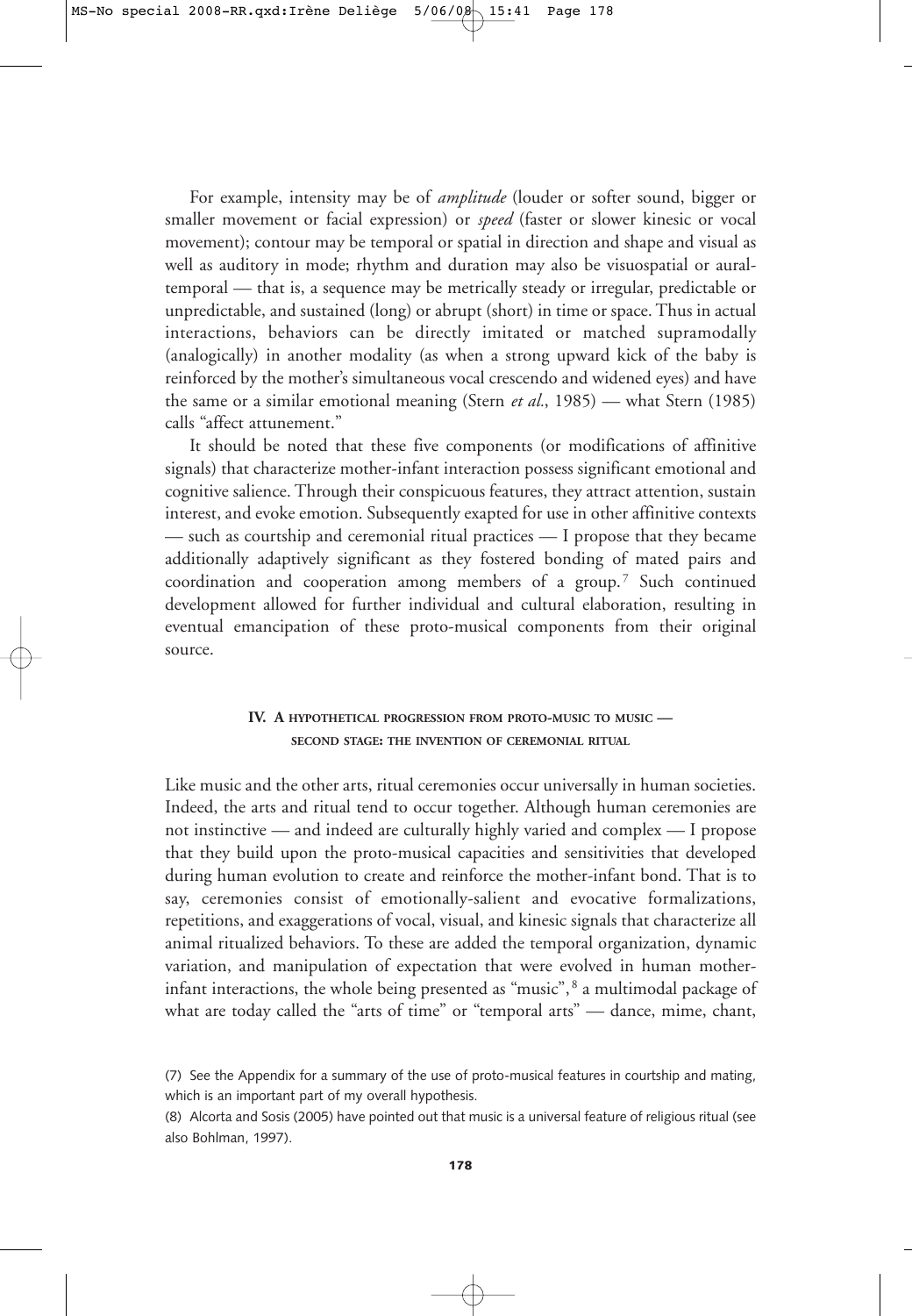song, percussion and instrument playing — to others who respond dynamically and formally in unison or antiphonally.

The structural and featural resemblances of the arts of time to early interactions support my hypothesis that the former could have originated in (be derived or "exapted" from) the proto-musical competencies that had evolved and were in use ancestrally in the affinitive interactions between mothers and infants. Emancipated from their maternal-infant origins, the elements of what eventually became music were probably first developed and elaborated by individual cultures, ancestrally, in religious practices (ritual ceremonies), which served to unite groups temporally and hence emotionally, as their proto-musical sources did for mother-infant pairs.

## A. THE PSYCHOBIOLOGICAL MOTIVATION (OR INTENTION)

#### FOR CEREMONIAL PARTICIPATION

Although ritual ceremonies are cultural inventions, all human groups practice them so they must be biologically-predisposed. Prehistorians have traced the earliest appearance of "art" to as long ago as 250 to 50kya (Alcorta & Sosis, 2005, p. 347), basing their evidence on archaeological artifacts like shaped pencils of red ochre or shell beads that indicate symbolic thought (White, 2003). Although musical practices tend not to leave material traces (except for a few bone or clay instruments or a rare instance of perhaps dancing footprints embedded in the clay floor of a cave), I suggest that ceremonial practice of the temporal arts may have originated earlier than symbol use, the usual point at which prehistorians identify the emergence of "art" (*e.g.*, White, 2003). Sounds — whether made with the voice or percussive and other instruments — and movement to these sounds are not inherently symbolic. Be that as it may, why did symbolic or pre-symbolic ritual practices arise and what were they meant to accomplish?

Humans have a basic motivation to achieve some level of control over events, resources, and relationships that are significant in their lives (Geary, 2005) and are distressed when this control is lacking. During human evolution, hominid brain organization eventually enabled what evolutionary psychologists have called "decoupling" and "metarepresentation" (Cosmides & Tooby, 2000). Instead of reacting to events as they occurred or following the promptings of instinct, ancestral humans at some point could remember past events that were desirable or undesirable and then try to control — recreate or avoid — them in the future. One outcome of metarepresentative ability was the invention of religious ceremonies (rituals) which, whatever else they may be or accomplish, are typically intended to influence supernatural agents to act in beneficial ways — assuring success in endeavors such as hunting or warfare, healing the sick, attaining or preserving prosperity and avoiding evil, securing fertility, successfully passing from one life stage to another, and so forth. Religion, like music, is a universal characteristic of humans and it is ritual that lies at the heart of all religions (Alcorta & Sosis, 2005; Durkheim, 1969; Rappaport, 1999; Turner, 1967, 1969).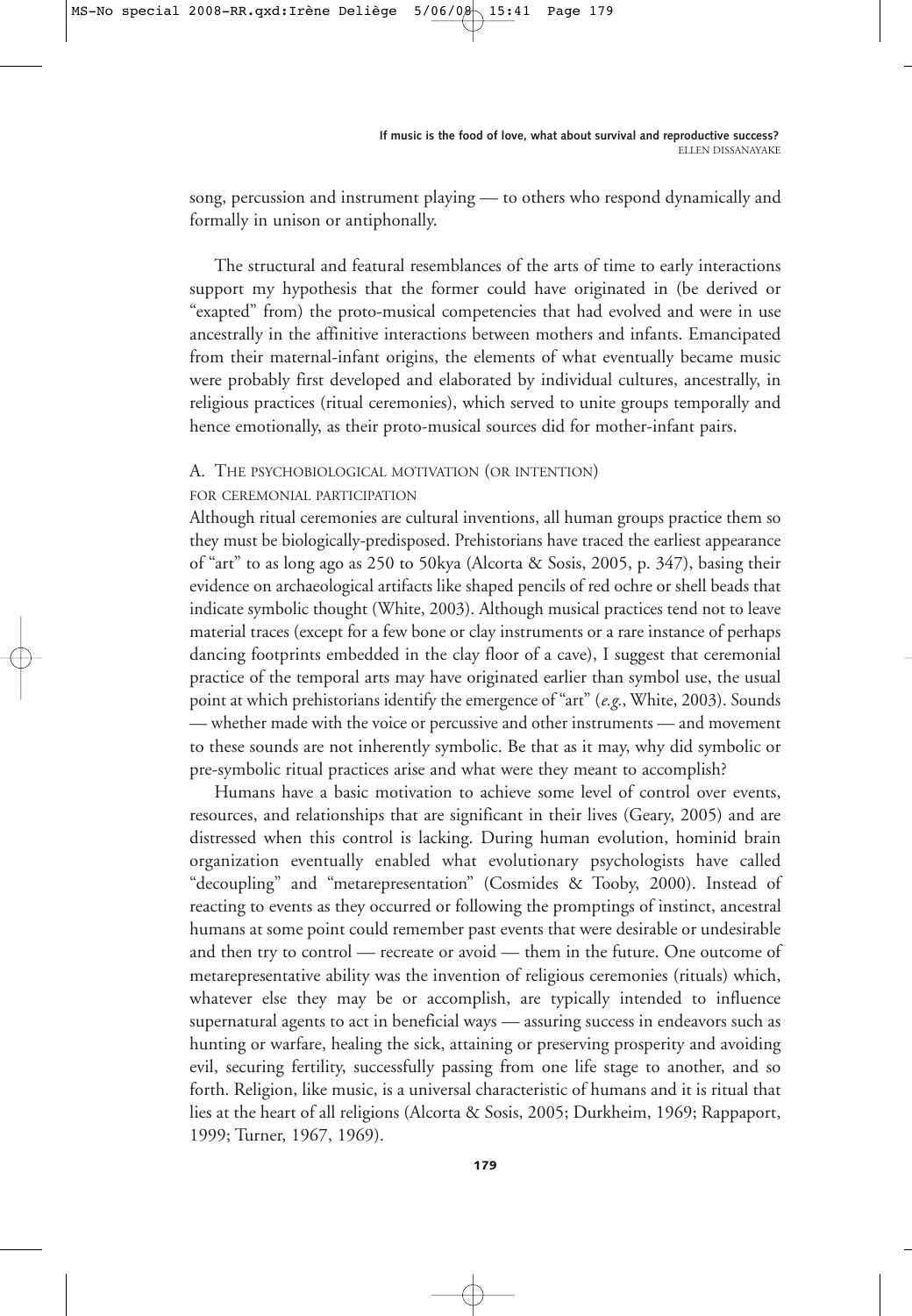Cultural anthropologists customarily discuss ritual in terms of specific material artifacts, cognitive beliefs, and social functions. Here I would like to echo evolutionary anthropologist Richard Sosis (2003) in his claim that it is ritual *behavior* — participation — that creates believers: without ritual indoctrination and practice, religious beliefs lack both emotional salience and motivational force. <sup>9</sup> Thinking or even saying "I hope I don't get killed in battle" is less emotionally convincing than joining with one's fellows in dances and chants that are believed to assure victory. As Radcliffe-Brown pointed out in 1922, "ritual" achieves its enculturating and unifying (cognitive) effects by "producing changes in or structuring feelings" (Radcliffe-Brown, 1948; see also Rappaport, 1999).

I would like to go further than Sosis, also, and claim that "ritual participation" should be thought of as "*arts participation*." That is, I suggest that emotional/ cognitive change and structuring occur, as in mother-infant interactions, through participation with others in sequences of exaggerated and formalized, dynamic, multimodally-presented, emotionally-evocative kinesic, visual, and vocal behaviors — *i.e.*, through the temporal arts. Simply participating in coordinated activity with others requires behavioral (neuromotor) control that can produce a feeling of emotional and cognitive control as well as engendering and sustaining affinitive emotion and accord among members of a group (Dissanayake, 2000a, b).

### B. THE ADAPTIVE FUNCTION OF PARTICIPATION IN RITUAL/MUSIC

Even when a society's rituals do not themselves accomplish their ostensible intended functional purpose (*e.g*., success in hunting, warfare, or healing), two other interrelated adaptive effects can be suggested: reducing individual anxiety and coordinating and unifying a group.

Studies show that the effects of stress are reduced when individuals have a sense of control over uncertain circumstances (Huether *et al.*, 1996; Sapolsky, 1992; Whybrow, 1984). "Doing something" (Lopreato, 1984; Malinowski, 1948; Rappaport, 1999) to address uncertainty (as in a ceremonial practice, with the additional reinforcement of participation of one's fellows) is arguably more adaptive than doing nothing or acting alone. Certainly the physical and psychological coordination required by participation in music creates, maintains, and is iconic for emotional concord and unity of belief and may well help to instill the "conformist" behavior necessary for human cooperation (Boyd & Richerson, 1990; Merker, 2005). It is suggestive that archaeologists have noted an increase in indications of ritual activity (*i.e*., art production) at times of environmental stress, such as changing climate or

(9) Although Sosis (2003) discusses "ritual behavior" without mentioning arts, certainly the exaggerated and temporally-coordinated behaviors of the arts in rituals would only augment their emotional salience and motivational force. In a later paper (Alcorta & Sosis, 2006), music, chanting, and dance are considered to be essential to ritual transmission.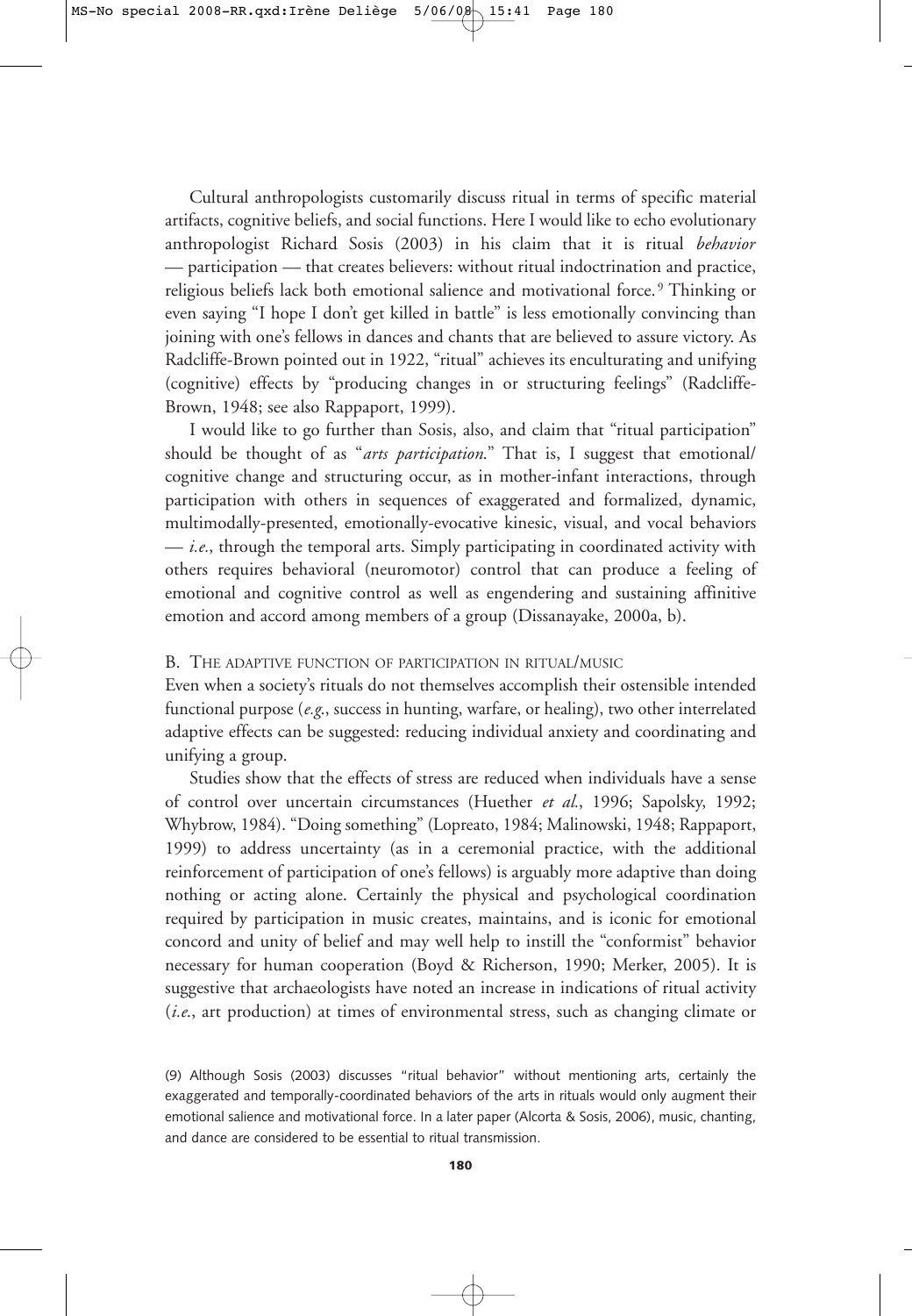competition with invaders over resources (*e.g*., Brody, 1977; Mithen, 1996; Taçon, 1983; Taçon & Brockwell, 1995; Taçon, Wilson, & Chippindale, 1994). <sup>10</sup>

Indeed, neuroscientific studies have revealed that brain opioids, oxytocin, and prolactin systems are key contributors to social affect and attachment processes (Carter, 1998; Carter & Altemus, 1999; Panksepp *et al.*, 1999, p. 223, p. 225). <sup>11</sup> Although, to my knowledge, the neurobiology of participants in ceremonial/musical events has not been specifically studied, it is arguable that the proto-musical mechanisms that underlie such participation are likely to release these same neurohormones. Evolution would not produce new mechanisms for social behavior if existing mechanisms — such as those that subserve maternal bonding and infant attachment — could be deployed equally well (Keverne *et al.*, 1999, p. 264).

The studies cited by Panksepp and other studies support arguments for the adaptiveness of religious practice in general (*e.g*., Alcorta & Sosis, 2005; Wilson, 2002, 2005) by suggesting that social participation reduces the debilitating effects of anxiety. <sup>12</sup> As well as being a "bonding" or prosocial hormone in humans, oxytocin has calming effects — decreasing blood pressure and lowering cortisol levels, thereby relieving stress (Carter, 1998; Carter & Altemus, 1999; Üvnas-Moberg, 1999). The presence of oxytocin in maternal-infant interaction as well as in other prosocial behaviors argues for a relationship between these behaviors or at least a claim that all utilize already-existent neurohormonal mechanisms to promote prosociality and emotional bonding. Further development of this neurohormonal substrate could have laid the evolutionary ground for emotional and physical entrainment (Brown, 2000; Merker, 2000), thus fostering the creation of feelings of social bonding and even altered states that are experienced as transformative (Freeman, 2000; Oubré, 1997).

(10) The Venda of South Africa, however, reportedly make communal music when food is plentiful, *not* during periods of hunger or stress (John Blacking, cited in Mithen, 2005, p. 209).

(11) Although such shared neurochemical influences seem to contribute to all social behaviors, existing empirical data are beginning to allow the conclusion that special-purpose sociomotivational systems also exist within the mammalian brain. Even though distinct brain circuits exist for the behavioral expressions of sexuality, maternal nurturance, play, and perhaps other forms of social affiliation [and the temporal arts? ], all of these systems appear to derive much of their motivational urgency from some shared substrates: one can postulate a coherently operating bidimensional brain system for the generation of social affect (Panksepp *et al.*, 1999, p. 223).

(12) The American anthropologist Richard A. Waterman (1971, p. 168) describes how Yirkalla songs (which are, of course, embedded in multimodal ceremony) may release tensions and conquer personal dysphoria.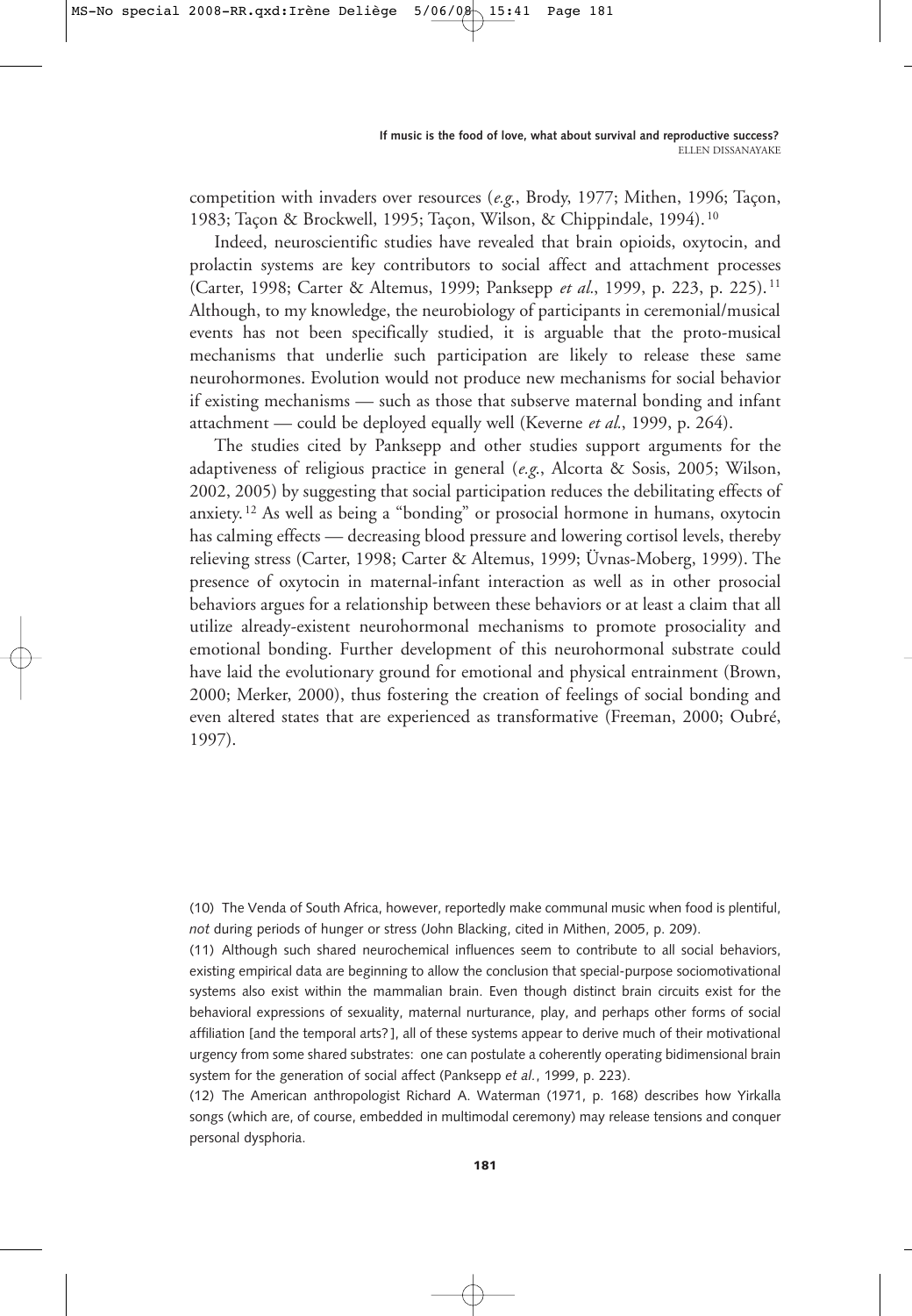#### **V. CONCLUSION: IS MUSIC ADAPTIVE TODAY?**

I have argued that ceremonial music is derived through cultural elaborations of psychological and behavioral mechanisms that first evolved to enable mother-infant bonding and, subsequently, the coordination and emotional unification of members of social groups. Mother-infant behavior is performative, dyadic, multimodal, and biologically essential. Ceremonial music is performative, communal, multimodal, and culturally essential — even transformative. However, music today, at least as treated by most academic psychologists, is generally conceptualized rather differently — *e.g*., as "an abstract pattern of sound" (Zatorre, 2005). Even though it is possible to think of mother-infant interaction and ceremonial music as abstract sound patterns, they are created, experienced, and hence better described somewhat more richly.

If abstract musical patterns of sound are ultimately derived from the same protomusical mechanisms that reinforced mother-infant and group bonding — the hypothesis advanced in this article — it should not be surprising that these stimulate deep reward centers in the brain. Nor should it be surprising that they may even lead at times to feelings of transcendence, a capacity that may have contributed significantly to the evolution of the human brain (Oubré, 1997). Thus even today, musical behavior may be adaptive as when used by clinically-trained therapists to induce altered states, as in traditional medicinal practices, in order to promote physical and mental healing, to treat substance dependence, and to aid in palliative care (Aldridge & Fachner, 2006; Brown & Theorell, 2006).

One also easily finds modern people — think of the rock, hip-hop, and rave cultures of the young — who experience music as performative, communal, multimodal, culturally essential, and transformative. I would accept that the group bonding experienced by such musical participation is psychologically healthy, reducing individuals' stress and anxiety. In human prehistory and history, it was *participation* in music that produced its group-bonding and group-maintaining effects, which were its adaptive contribution to life and reproduction.

But despite these personal neural rewards and even functional benefits, it remains, as Zatorre says, difficult to argue that composing, playing, or passively experiencing an abstract pattern of sound is "essential for life or reproduction," at least in the sense in which evolutionary biologists think of "adaptively essential." Is Steven Pinker correct in suggesting that music and the other arts today are — like high-calorie desserts, alcohol and other drugs, masturbation, and pornography simply self-rewarding but nonadaptive indulgences that plug in to pleasurable stimuli that rewarded once-adaptive behavior (like mother-infant interaction and ceremonial/musical participation)?

Pinker's examples all have something in common that is not shared by music as described in this paper. All are essentially solitary pursuits, parasitizing appetites that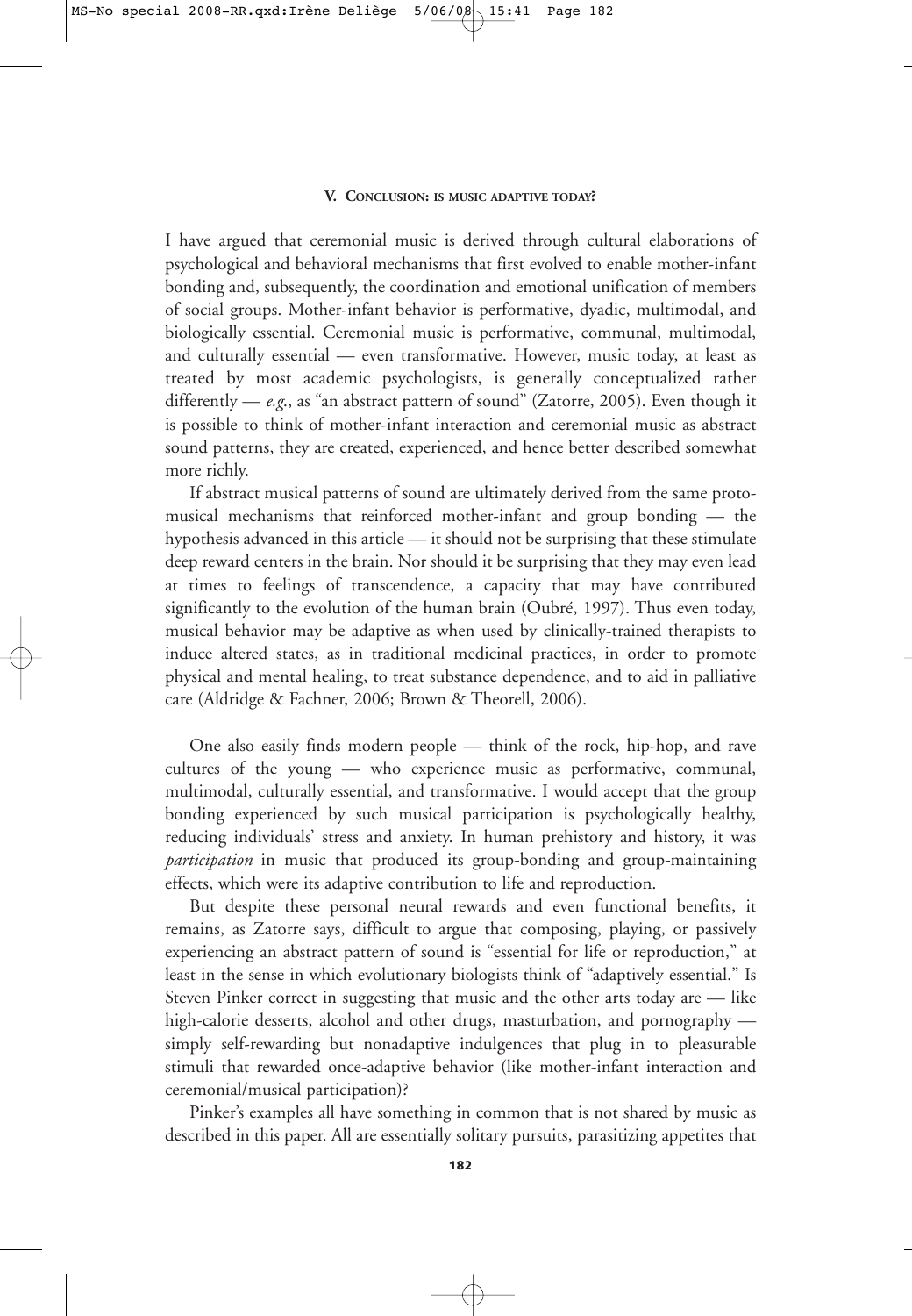evolved to enable fitness at the strictly individual level. <sup>13</sup> As described here, however, proto-music evolved to enable our human way of life in relationship with others. What is more, music engenders emotional states, sometimes with tears — fellowfeeling, comfort for personal loss and pain, affirmation of common humanity, and intimations of transcendence — that are not easily reducible to self-gratifying pleasure.

By enabling the joint fitness interests of the mother-infant pair, the mechanisms of music were especially appropriate for instilling group concord, from which individuals benefited not only by stress-reduction but from the positive psychophysiological benefits of social acceptance and participation (Flinn & Ward, 2005, pp. 34-5). Modern listeners who respond to music primarily as abstract patterns of sound may, I suggest, gain some of these adaptive social benefits even if they listen passively and privately. Few if any people listen willingly or happily to electronic sound randomly generated by computers. Listeners know, tacitly if not overtly, that fellow humans are making the music that they hear and that a fellow human has composed it. In this sense, all human music is experienced socially (Sloboda & O'Neill, 2001, p. 427; Panksepp & Bernatsky, 2002, p. 139-40), reinforcing the human bonds to be found in experiencing abstract patterns of sound that are meaningful and emotionally significant to other humans.

That for five or even ten centuries, in some places, music has been emancipated from its two-million year history and its adaptive roots says more about the recency and aberrance of modernity than about the non-functionality of music. It may be of more than passing interest to music psychologists to know that apart from the nanosecond of evolutionary time that modern societies have occupied in human evolutionary history, the antecedents of music and especially musical participation were essential to human individual and group life.

# **Appendix: elements of early interactions as a proposed source for human courtship and lovemaking**

Parental care of the young has evolved independently in insects, birds, and mammals and, as Eibl-Eibesfeldt (1974, 1989) has astutely noted, elements of infant or parental behaviors have served, in many animals, as sources for ritualized affinitive and appeasement behaviors in adults. Examples include courtship feeding in many birds, high-pitched infantile cries in courting male hamsters, and licking of the dominant animal's mouth or supine puppy-like squirming in submissive canines. Eibl-Eibesfeldt has also pointed out that components of parent and especially infant behaviors (*e.g.*, high-frequency vocalizations, weeping, smiling, making oneself small

<sup>(13)</sup> One might claim that masturbation and pornography are "social" also in that they rely on or are accompanied by thoughts about a sexual partner. Some people might indeed describe their enjoyment of the pleasure they receive from music as being "auditory masturbation."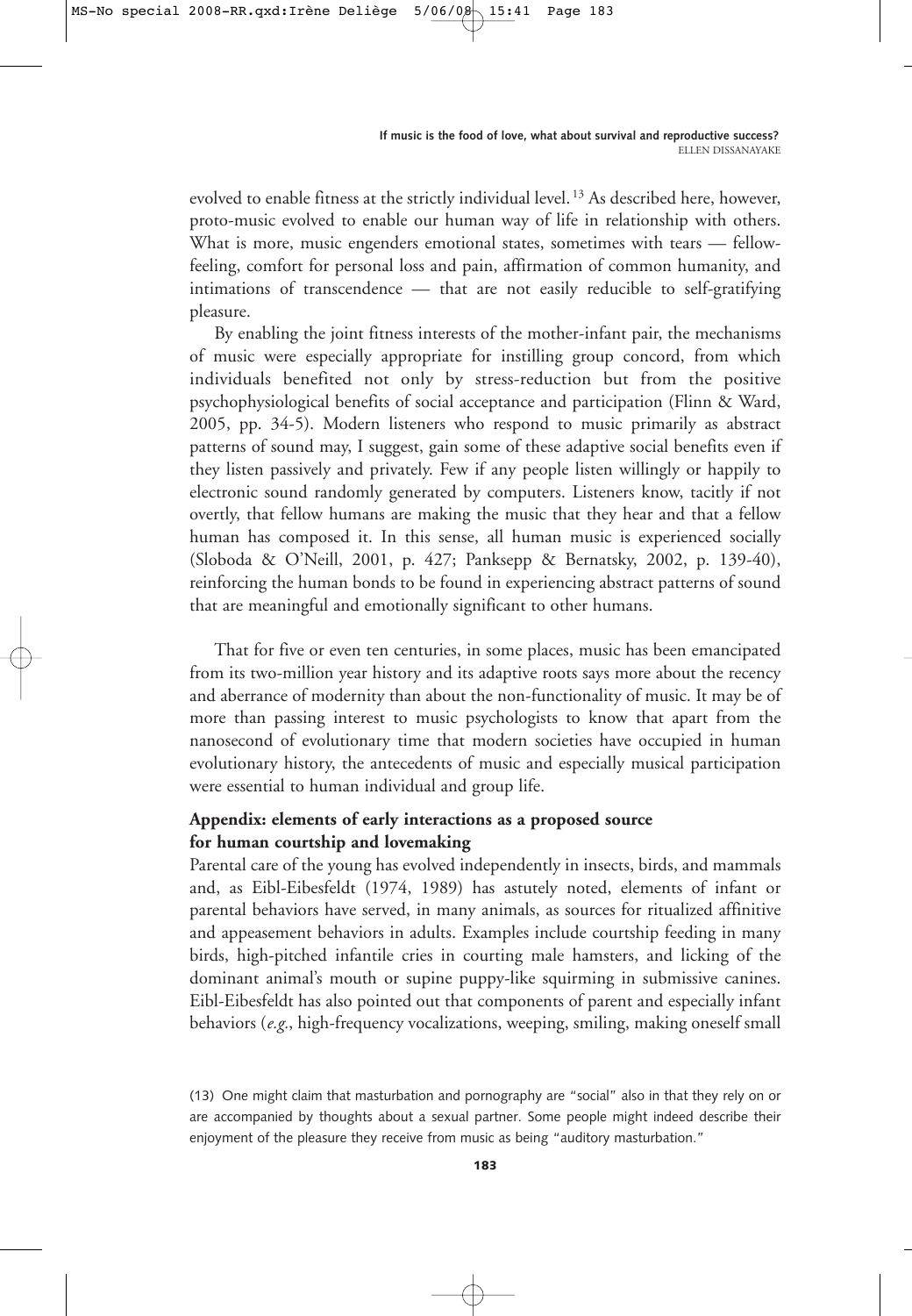and other gestures of simulated helplessness) are regularly used by adult humans to signal appeasement or submission, affiliation, and non-threatening intentions. Along with other elements (see below), parent-infant signals notably occur in human courtship and as "group-uniting mechanisms" in ceremonial rituals, as described in the body of this article. Eibl-Eibesfeldt's pioneering insights of 25 years ago are given added richness and plausibility if integrated with the findings reported in this paper about the reciprocal coordination of mother and infant that is facilitated by the mother's operations on affinitive signals.<sup>14</sup>

In her early study of primate behavior and the emergence of human culture, Lancaster (1975) refers to a large category of communicative signals in baboons and macaques, "mainly found in friendly, bond-maintaining or bond-developing situations, such as play, mating, and mother-infant interaction," as well as signals that keep the group together and coordinate group movement. Like Eibl-Eibesfeldt, Lancaster remarks that in nonhuman primates and humans many of these signals seem to derive directly from very early mother-infant behaviors — hugging, stroking, patting, kissing, and nuzzling.

Examining many species, Eibl-Eibesfeldt (1974, 1989) finds that adult pairbonding occurs only in those that also have parental care and suggests that human adult love play — like courtship rituals in other species — itself originated in parent-infant signals. Among these he lists such crossculturally-observed human courtship behaviors as mutual gaze (an expression of intimacy that occurs in human adults only with infants or in lovemaking), soft vocalizations, caressing and grooming (including "love bites"), interest in the female breast (although he does not specifically mention its heightened sensitivity to touch, whether of suckling infant or lover), and infantilized language. In some cultures, adults may feed infants from their own mouths and Eibl-Eibesfeldt proposes this as a possible origin for tongue-kissing.

The exquisitely coordinated timing of early interactions and the partners' receptivity to subtle changes in dynamics and tempo were not known at the time of Eibl-Eibesfeldt's original speculations, but they add plausibility to his idea that mother-infant behavior is the evolutionary source for adult lovemaking in humans (as distinguished from copulation). Behavioral timing, regardless of its content or modality, has been found to convey vital interpersonal messages about the relatedness between human partners. For example, matching of the timing of speech, particularly the matching of pause durations, is associated with interpersonal attraction and empathy: speakers tend to see each other as warmer and more similar and enjoy the contact more (Jaffe *et al.*, 2001). In a number of societies, prospective lovers coordinate their body rhythms in public rituals that display their "compatibility"

<sup>(14)</sup> In tracing human adult affinitive signals to parent-infant bonding mechanisms, Eibl-Eibesfeldt's ethological observations augment the insights of Aristotle, David Hume, and Charles Darwin, all of whom have posited a close relationship between the existence of the human traits of sympathy and cooperation and the duration and intensity of human parental care (Arnhart, 1998).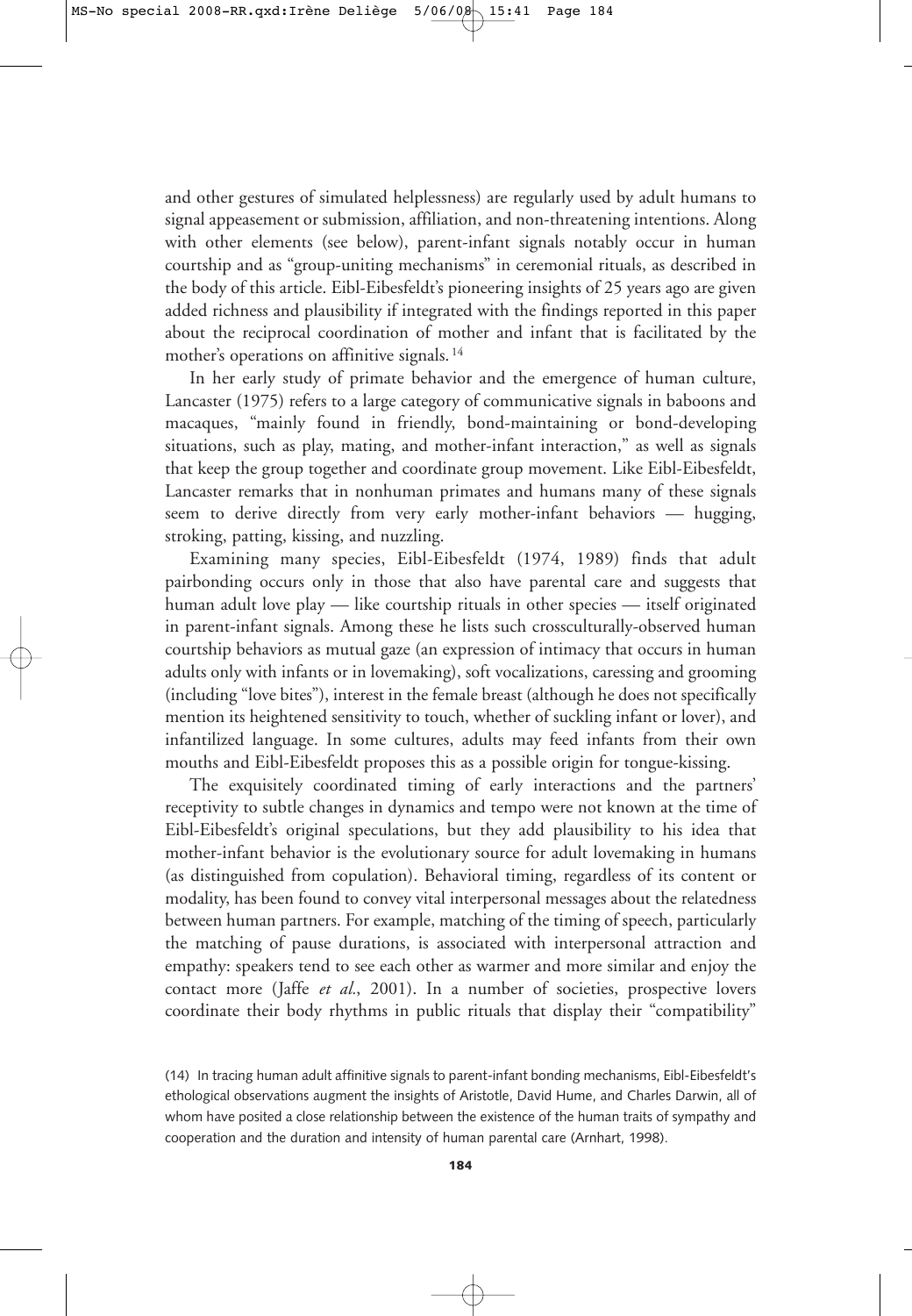(*e.g*., Cadar, 1975; Catlin, 1992; Pitcairn & Schleidt, 1976; Proschan, 1992). One may assume that a couple's actual intimate lovemaking is an extension or elaboration of such coordinations.

The husband-father in the human family is unique among primates (Flinn & Ward, 2005, pp. 26-8; Lancaster, 1975, p. 81) and requires evolutionary explanation. Lancaster and others have referred to the suppression of estrus and the continuous sexual receptivity of the female as adaptations that have contributed to human malefemale pair bonding and "bond maintenance" (van Anders & Watson, 2006). To these factors, I suggest adding the hypothesis that in human courtship the evolved proto-musical capacities and sensitivities that enabled mother-infant interaction, especially as they promoted temporal coordination and contingent responsiveness, were exapted and transformed into the elaborated and prolonged loveplay that also distinguishes human sexual behavior from that of other primates.<sup>15</sup>

The human ability to keep time should be distinguished from the ability of most animals (including humans) to move in metric, alternating fashion. Humans not only can move rhythmically, but are able to entrain their movements to an external timekeeper (Brown, Merker, & Wallin, 2000, p. 12). Moreover, unlike any other mammal, humans not only are capable of "keeping together in time" as McNeill (1995) has noted, but of leading and responding to another's manipulations of signals as they speed up, slow down, subtly precede, or slightly delay an anticipated "beat," thereby producing various emotional levels of excitement and subsidence. Mothers and infants do not imitate each other directly so much as they echo or complement each other or match each other's direction of affective change (Beebe, Lachmann, & Jaffe, 1997). Rather than exact matching, they are continuously involved in a disruption and repair process involving sequences of match, mismatch, and rematch (Beebe & Lachmann, 1994). Counterparts of these features in experiences of lovemaking and temporal arts such as music are obvious.

The importance of the neuropeptide oxytocin in both maternal behavior and in adult pairbonding, in humans as well as in other animals (see, *e.g.*, Carter, 1998; Insel, 1997; Nelson & Panksepp, 1998; Üvnas-Moberg, 1998), lends additional credence to the evolutionary relationship suggested here between mother-infant interaction and adult lovemaking. By transforming copulation into love play and lovemaking, the human male-female couple would reinforce their affinitive bond, as in the mother-infant dyad. Ancestrally, such bonds would provide encouragement

<sup>(15)</sup> Bonobos (*Pan paniscus*) are noted for using sexual behavior for bonding and tension-reduction between pairs of juveniles and adult female pairs, as well as between males and females. In contrast to common chimpanzees (*Pan troglodytes*), bonobos have a greater number of ways to invite one another sexually and a greater variety of vocalizations and facial expressions (including mutual gaze) associated with sexual intercourse (deWaal, 1997). Bonobos might be said to have taken the ritualization of primate affinitive signals in a related but somewhat different direction from that of humans.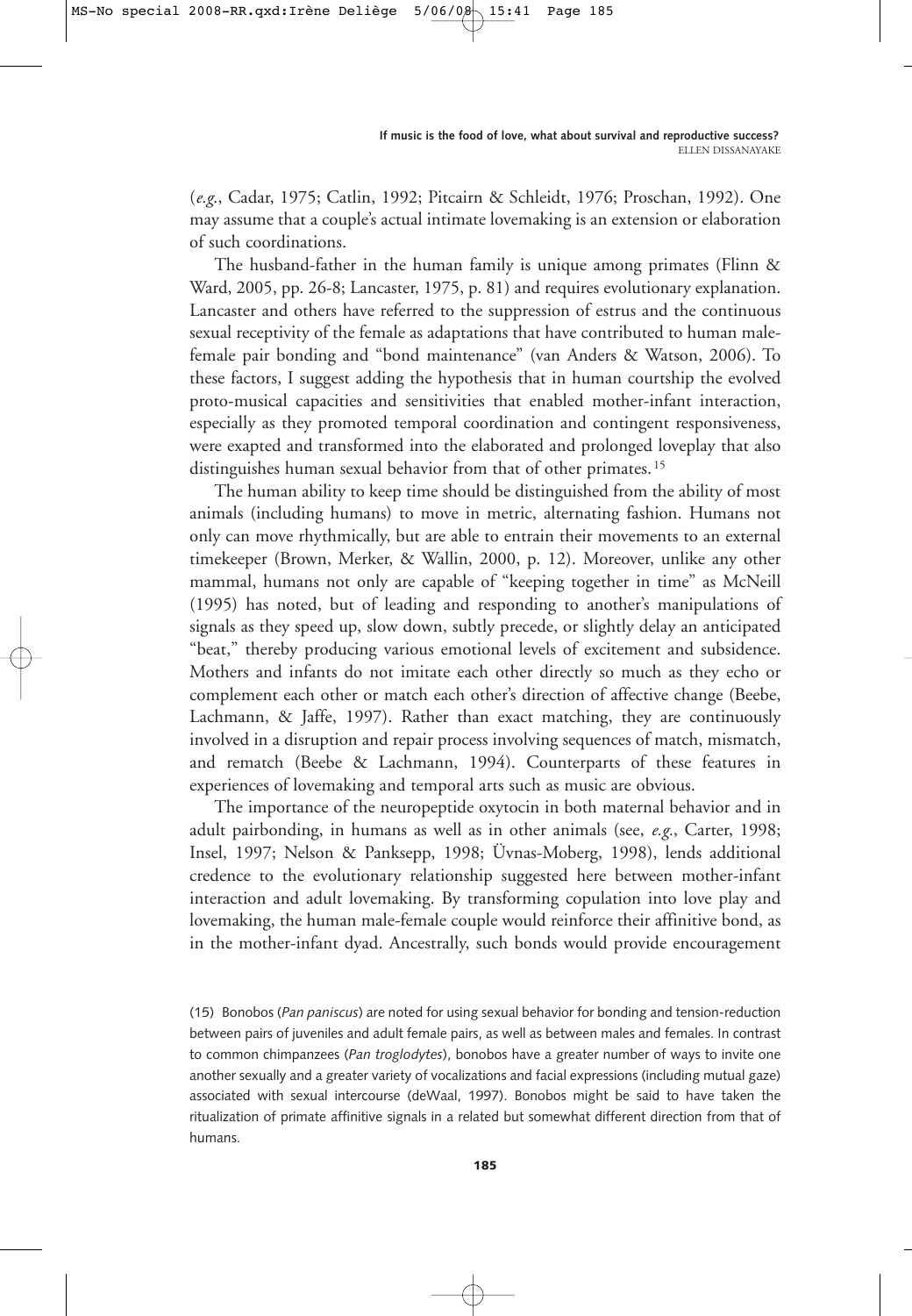and reward for males to remain with and to provide for their mates and offspring, a necessity for the survival of helpless, demanding human infants and for their parents' reproductive success.

The many structural and functional resemblances to be seen in mother-infant interaction, adult lovemaking, ceremonial ritual, and the temporal arts thus seem to be neither coincidental nor spurious.<sup>16</sup> These resemblances suggest not only an evolutionary relationship, as outlined here, but argue for the existence of an underlying amodal neural propensity in the human species to respond — cognitively and emotionally — to dynamic temporal patterns produced by other humans in contexts of affiliation. Just as mother-infant interaction and sexual foreplay each focus, entrain, and repay the attention of an interacting couple, the arts of dance, music, and visual or verbal narrative focus, entrain, and repay the attention of two or more. The psychological conjoinment of lovers and of individuals participating in the temporal arts unfolds and is made manifest in dynamic temporal sequences that employ the familiarity, anticipation, theme and variation, surprise, and fulfillment of the mutualities described for mother-infant early interactions. It is not surprising that these activities all stimulate and recruit regions of the brain that are implicated in affinitive emotion and reward.

**Address for correspondence: Ellen Dissanayake Affiliate Professor, School of Music University of Washington, Seattle 1605 E. Olive Street, #104 Seattle, WA 98122, U.S.A. e-mail: edissana@seanet.com**

(16) Indeed all prosocial behaviors such as sexuality, maternal nurturance, separation-distress, gregariousness-friendliness, social bonding, play, and social-memory systems share neurochemical controls, including prominently oxytocin and endogenous opioids, not to mention the even more generalized state control systems such as the various ascending norepinephrine and serotonin systems (Panksepp, 1999; Pedersen *et al*., 1992).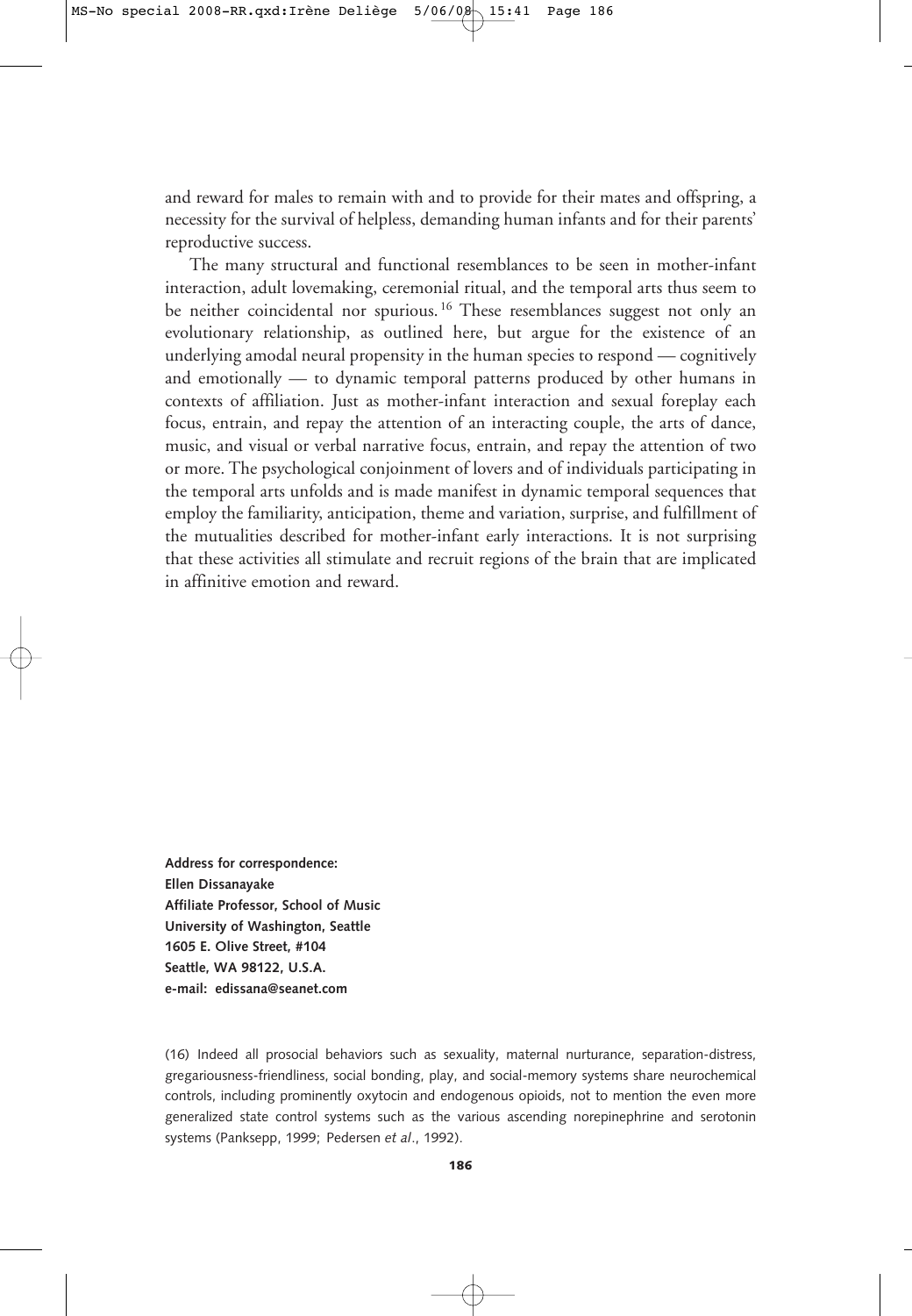#### **• REFERENCES**

- Alcorta, C. S., & Sosis, R. (2005). Ritual, emotion, and sacred symbols: the evolution of religion as an adaptive complex. *Human nature*, *16* (4), 323-59.
- Aldridge, D., & Fachner, J. (eds) (2006*). Music and altered states: consciousness, transcendence, therapy and addictions.* London: Jessica Kingsley.
- Arnhart, L. (1998). *Darwinian natural right: the biological ethics of human nature*. Albany, NY: State University of New York Press.
- Beebe, B. (1986). Mother-infant mutual influence and precursors of self- and objectrepresentations. In J. Masling (ed), *Empirical studies of psychoanalytic theories*, *Vol. 2* (pp. 27-48). Hillsdale, NJ: Erlbaum.
- Beebe, B., Jaffe, J., & Lachman, F. (1992). A dyadic systems view of communication. In N. Skolnick & S. Warshaw (eds), *Relational perspectives in psychoanalysis* (pp. 61-81). Hillsdale, NJ: Analytic Press.
- Beebe, B., & Lachmann, F. (1994). Representation and internalization in infancy: three principles of salience. *Psychoanalytic Psychology, 11*, 61-81.
- Beebe, B., Lachmann, F. L., & Jaffe, J. (1997). Mother-infant interaction structures and presymbolic self and object representations. *Psychoanalytic dialogues, 7*(2), 133-82.
- Beebe, B., Stern, D., & Jaffe, J. (1979). The kinesic rhythm of mother-infant interactions. In A. W. Siegman & S. Feldstein (eds), *Of speech and time: temporal speech patterns in interpersonal contexts* (pp. 23-34). Hillsdale, NJ: Erlbaum.
- Blood, A. J., & Zatorre, R. J. (2001). Intensely pleasurable responses to music correlate with activity in brain regions implicated in reward and emotion. *Proceedings of the National Academy of Sciences*. *98*, 11818-23.
- Bohlman, P. V. (1997). World musics and world religions: *whose world*? In L. E. Sullivan (ed), *Enchanting powers*: *music in the world's religions* (pp. 61-90). Cambridge, MA: Harvard University Press.
- Boyd, R. & Richerson, P. J. (1990). Culture and cooperation. In J. J. Mansbridge (ed), *Beyond selfinterest* (pp. 111-32). Chicago: University of Chicago Press.
- Brody, J. J. (1977). *Mimbres painted pottery*. Albuquerque: University of New Mexico Press.
- Brown, S. (2000). Evolutionary models of music: from sexual selection to group selection. In N. S. Thompson & F. Tonneau (eds), *Perspectives in ethology XIII: evolution, culture, and behavior* (pp. 231-81). New York: Plenum.
- Brown, S., Merker, B., & Wallin, N. L., (2000). An introduction to evolutionary musicology. In N. L. Wallin, B. Merker, & S. Brown (eds), *The Origins of Music* (pp. 3-24). Cambridge, MA: MIT Press.
- Brown, S., & Theorell, T. (2006). The social uses of background music for personal enhancement. In S. Brown & U. Volgsten (eds), *Music and manipulation: on the social uses and social control of music* (pp. 126-60). New York and Oxford: Berghahn.
- Cadar, U.H. (1975). The role of Kulintang in Maranao society. *Selected Reports in Ethnomusicology, 2*, 49-62.
- Carter, C.S. (1998). Neuroendocrine perspectives on social attachment and love. *Psychoneuroendocrinology, 23*, 779-818.
- Carter, C. S., & Altemus, M. (1999). Integrative functions of lactational hormones in social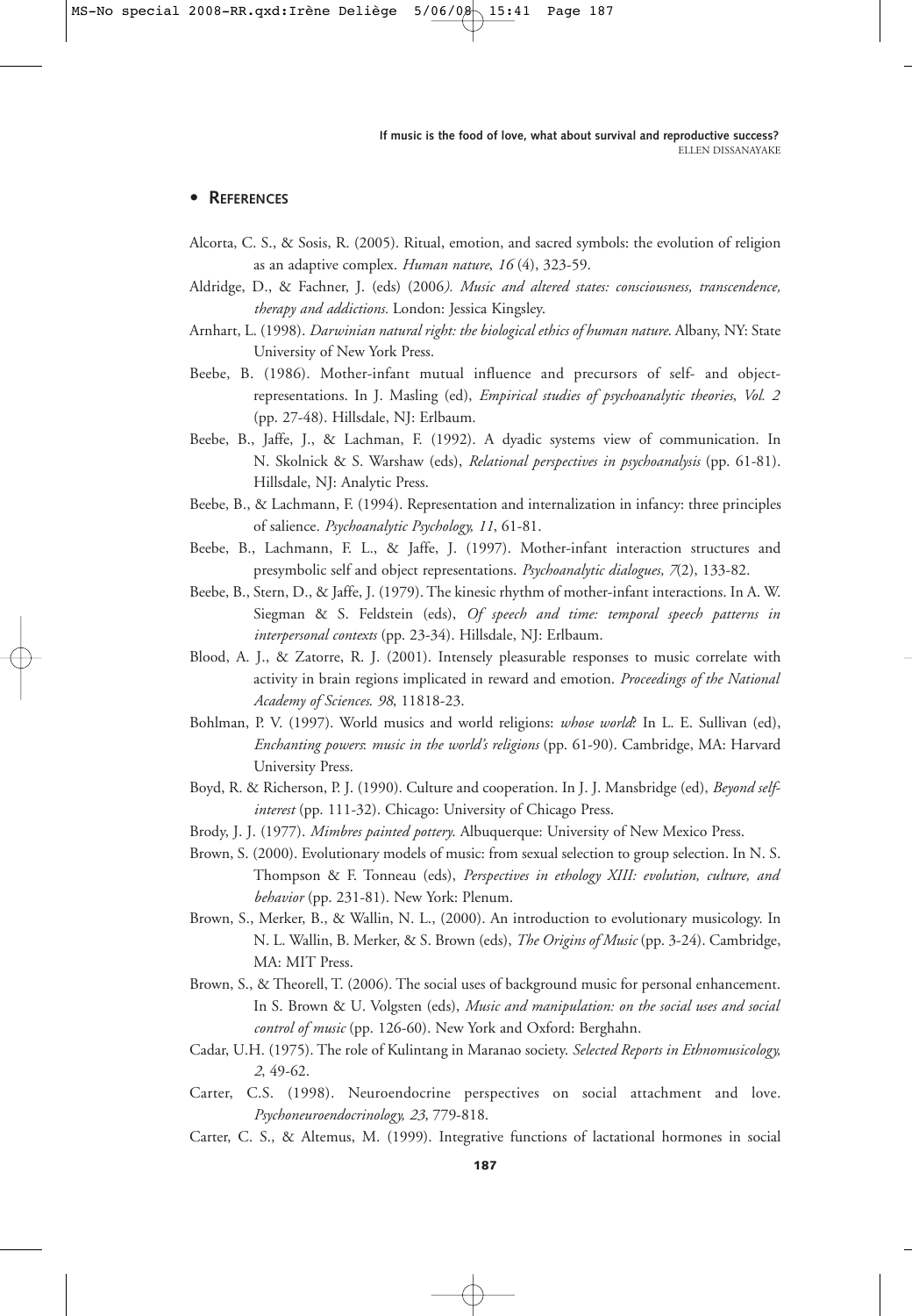behavior and stress management. In C. S. Carter, I. I. Lederhendler, & B. Kirkpatrick (eds), *The integrative neurobiology of affiliation* (pp. 361-71). Cambridge, MA: MIT Press.

- Catlin, A. (1992). *Homo cantens*: why Hmong sing during interactive courtship rituals. *Selected Reports in Ethnomusicology, 9*, 43-60.
- Chong, S.C.F., Werker, J. F., Russell, J.A. & Carroll, J.M. (2003). Three facial expressions mothers direct to their infants. *Infant and Child Development, 12*, 211-32.
- Cosmides, L., & Tooby, J. (2000). Consider the source: the evolution of adaptations for decoupling and metarepresentation. In D. Sperber (ed), *Metarepresentations* (pp. 53- 115). Oxford and New York: Oxford University Press.
- Cross, I. (2003a). Music as a biocultural phenomenon. In Avancini, G., Faienza, C., Miciacchi, D., Lopez, L, & Majno, M. (eds), *The neurosciences and music* (pp. 106-11). New York: New York Academy of Sciences.
- Cross, I. (2003b). Music and evolution: consequences and causes. *Contemporary music review, 22*(3), 79-89.
- deWaal, F. (1989). *Peacemaking among primates*. Cambridge, MA: Harvard University Press.
- deWaal, F. (1997). *Bonobo: the forgotten ape*. Berkeley and Los Angeles: University of California Press.
- Dissanayake, E. (1999). Antecedents of musical meaning in the mother-infant dyad. In B. Cooke & F. Turner (eds), *Biopoetics: evolutionary explorations in the arts* (pp. 367-98). New York: Paragon House.
- Dissanayake, E. (2000a). *Art and intimacy: how the arts began*. Seattle: University of Washington Press.
- Dissanayake, E. (2000b). Antecedents of the temporal arts in early mother-infant interaction. In N. L. Wallin, B. Merker, & S. Brown (eds), *The origins of music* (pp. 389-410). Cambridge, MA: MIT Press.
- Dissanayake, E. (2006). Ritual and ritualization: musical means of conveying and shaping emotion in humans and other animals. In S. Brown & U. Volgsten (eds), *Music and manipulation: on the social uses and social control of music* (pp. 31-56). Oxford and New York: Berghahn.
- Durkheim, E. (1969). *The elementary forms of the religious life*. New York: Free Press. (original publication in 1915).
- Eibl-Eibesfeldt, I. (1974). *Love and hate: the natural history of behavior patterns*. New York: Schocken Books.
- Eibl-Eibesfeldt, I. (1989). *Human ethology*. Hawthorne, NY: Aldine de Gruyter.
- Ekman, P. (1992). Facial expressions of emotion: an old controversy and new findings. *Philosophical Transactions of the Royal Society of London, 335*, 63-70.
- Falk, D. (2004). Prelinguistic evolution in early hominins: whence motherese? *Behavioral and Brain Sciences, 27*, 491-541.
- Fernald, A. (1992). Human maternal vocalizations to infants as biologically relevant signals: an evolutionary perspective. In J. H. Barkow, L. Cosmides, & J. Tooby (eds), *The adapted mind: evolutionary psychology and the generation of culture* (pp. 391-428). New York: Oxford University Press.
- Fitch. W. T. (2005). The evolution of music in comparative perspective, *The neurosciences and*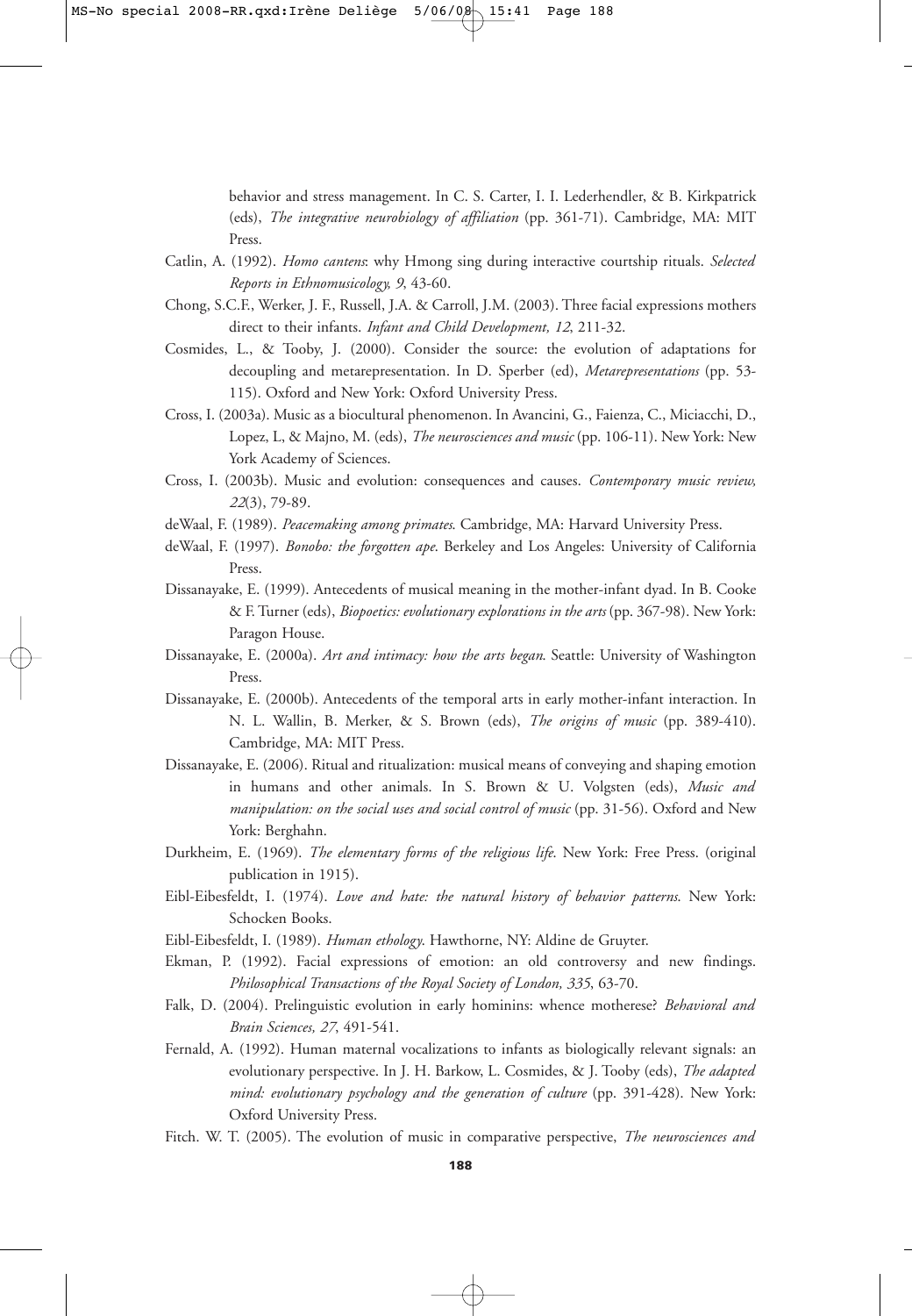*music II: from perception to performance*. *Annals of the New York Academy of Sciences, 1060*, 29-49.

- Flinn, M. V., & Ward, C. V. (2005). Ontogeny and evolution of the social child. In B. J. Ellis and D. F. Bjorklund (eds), *Origins of the social mind: evolutionary psychology and child development* (pp. 19-44). New York: Guilford.
- Freeman, W. (2000). A neurobiological role of music in social bonding. In N. L. Wallin, B. Merker, & S. Brown (eds), *The origins of music* (pp. 411-24). Cambridge, MA: MIT Press.
- Frick, R. W. (1985). Communicating emotion: the role of prosodic features. *Psychological Bulletin, 97*, 412-29.
- Geary, D. C. (2005). Folk knowledge and academic learning. In B. J. Ellis & D. F. Bjorklund (eds), *Origins of the social mind: evolutionary psychology and child development* (pp. 493-519). New York: Guilford.
- Gould, S. J. (1977). *Ontogeny and phylogeny*. Cambridge, MA: Harvard University Press.
- Grant, E. C. (1968). An ethological description of nonverbal behavior during interviews. *British Journal of Medical Psychology, 41*, 177-83.
- Grant, E. C. (1972). Nonverbal communication in the mentally ill. In R. Hinde (ed), *Non-Verbal communication* (pp. 349-58). Cambridge: Cambridge University Press.
- Hauser, M. D. (1996). *The evolution of communication*. Cambridge, MA: MIT Press.
- Huether, G., Doering, S., Rueger, U. & Ruether, E. (1996). Psychic stress and neuronal plasticity. An expanded model of the stress reaction processes as basis for the understanding of adaptive processes in the central nervous system. *Zeitschrift für Psychosomatische Medizin und Psychoanalyse, 42*, 107-27.
- Huxley, J. (1914). The courtship habits of the great crested grebe (*Podiceps cristatus*) together with a discussion on the evolution of courtship in birds. *Journal of the Linnean Society of London, Zoology, 53*, 253-92.
- Insel, T. (1997). The neurobiology of social attachment. *American Journal of Psychiatry, 154*, 726- 35.
- Jaffe, J., Beebe, B., Feldstein, S., Crown, C. & Jasnow, M. D. (2001). *Rhythms of dialogue in infancy*. Malden, MA: Blackwell.
- Keverne, E. B., Nevison, C. M., & Martel, F. L. (1999). Early learning and the social bond. In C. S. Carter, I. I. Lederhendler, & B. Kirkpatrick (eds), *The neurobiology of affiliation* (pp. 264-73). Cambridge, MA: MIT Press.
- King, B. J. (2004). *The dynamic dance: nonvocal communication in the African great apes*. Cambridge, MA: Harvard University Press.
- Lancaster, J. (1975). *Primate behavior and the emergence of human culture*. New York: Holt, Rinehart & Winston.
- Leakey, R. (1994). *The origin of humankind*. New York: Basic Books.
- Lopreato, J. (1984). *Human nature and biocultural evolution*. Boston: Allen and Unwin.
- McIntosh, D. N. (1996). Facial feedback hypotheses: evidence, implications, and directions. *Motivation and emotion, 20*, 121-47.
- McNeill, W. H. (1995). *Keeping together in time: dance and drill in human history*. Cambridge, MA: Harvard University Press.
- Malinowski, B. (1948). *Magic, science, and religion*. Boston: Beacon Press.
- Malloch, S. N. (1999-2000). Mothers and infants and communicative musicality. *Musicæ Scientiæ*, Special issue: *Rhythm, Musical Narrative, and Origins of Human Communication,* 29-58.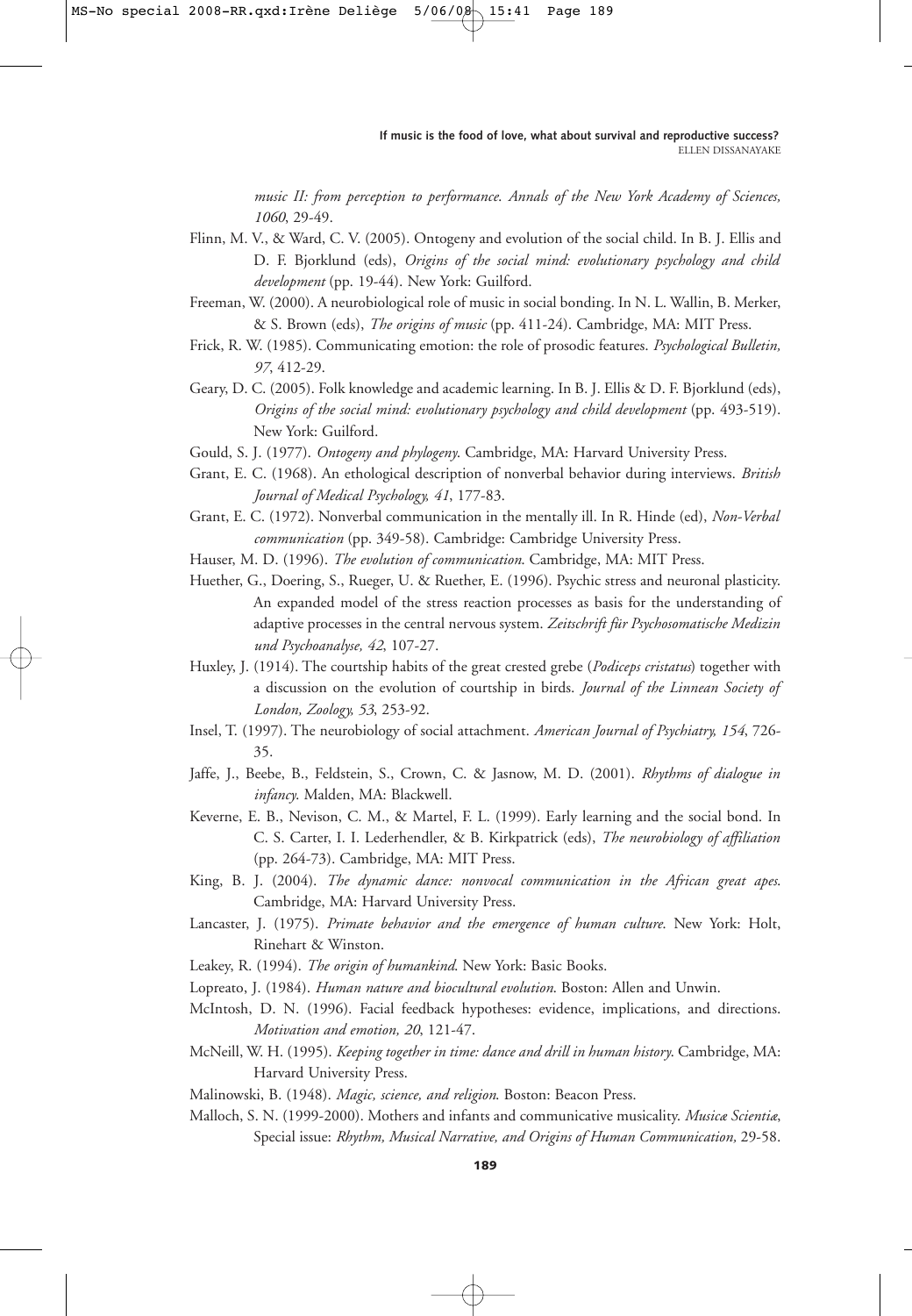MS-No special 2008-RR.qxd:Irène Deliège  $5/06/08$  15:41 Page 190

Malloch S., & Trevarthen, C., (eds) (*in press*). *Communicative musicality: Narratives of expressive gesture and being human*. New York and Oxford: Oxford University Press.

- Merker, B. (2000). Synchronous chorusing and human origins. In N. L. Wallin, B. Merker, & S. Brown (eds), *The origins of music* (pp. 315-27). Cambridge, MA; MIT Press.
- Merker, B. (2005). The conformal motive in birdsong, music, and language: an introduction, *The neurosciences and music II: from perception to performance*. *Annals of the New York Academy of Sciences, 1060*, 17-28.
- Miall, D. S. & Dissanayake, E. (2003). The poetics of babytalk. *Human nature*, *14*(4), 337-54.
- Mithen, S. (1996). *The prehistory of the mind: the cognitive origins of art, religion and science*. London: Thames and Hudson.
- Mithen, S. (2005). *The singing Neanderthals: the origins of music, language, mind and body*. London: Weidenfeld & Nicolson.
- Monnot, M. (1999). Function of infant-directed speech*. Human nature, 10*, 415-43.
- Morgan, E. (1995). *The descent of the child: human evolution from a new perspective*. New York: Oxford University Press.
- Morris, D. (1957). "Typical intensity" and its relation to the problem of ritualization. *Behaviour, 11*, 1-2.
- Murray, L. & Trevarthen, C. (1985). Emotional regulation of interaction between two-month-olds and their mothers. In T. Field & N. Fox (eds), *Social perception in infants* (pp. 177-97). Norwood, NJ: Ablex.
- Nadel, J. (1996). Early interpersonal timing and the perception of social contingencies. *Infant behavior and development, 19*, Special ICIS issue, 201-02.
- Nadel, J., Carchon, I., Kervella, C., Marcelli, D., & Réserbet-Plantey, D. (1999). Expectancies for social contingency in 2-month-olds. *Developmental science, 2*, 164-73.
- Nelson, E., & Panksepp, J. (1998). Brain substrates of infant-mother attachment: contributions of opioids, oxytocin, and norepinephrine. *Neuroscience and biobehavioral reviews, 22*, 437-52.
- Nicolson, N. A. (1977). A comparison of early behavioral development in wild and captive chimpanzees. In S. Chevalier-Skolnikoff & F. E. Poirier (eds), *Primate bio-social development: biological, social, and ecological determinants* (pp. 529-60). New York: Garland.
- Oubré, A. Y. (1997). *Instinct and revelation: reflections on the origins of numinous perception*. Amsterdam: Gordon and Breach.
- Panksepp, J., Nelson, E., & Bekkedal, M. (1999). Brain systems for the mediation of social separation-distress and social-reward: evolutionary antecedents and neuropeptide intermediaries. In C. S. Carter, I. I. Lederhendler, & B. Kirkpatrick (eds), *The neurobiology of affiliation* (pp. 222-41). Cambridge, MA: MIT Press.
- Panksepp, J. & Bernatzky, G. (2002). Emotional sounds and the brain: the neuro-affective foundations of musical appreciation. *Behavioural processes, 60*, 133-55.
- Papoušek, M. (1996). Intuitive parenting: a hidden source of musical stimulation in infancy. In I. Deliège & J. A. Sloboda (eds), *Musical beginnings* (pp. 88-112). Oxford: Oxford University Press.
- Pinker, S. (1997). *How the mind works*. New York: Norton.
- Pitcairn, T., & Schleidt, M. (1976). Dance and decision: an analysis of a courtship dance of the Medlpa, New Guinea. *Behaviour, 58*, 298-316.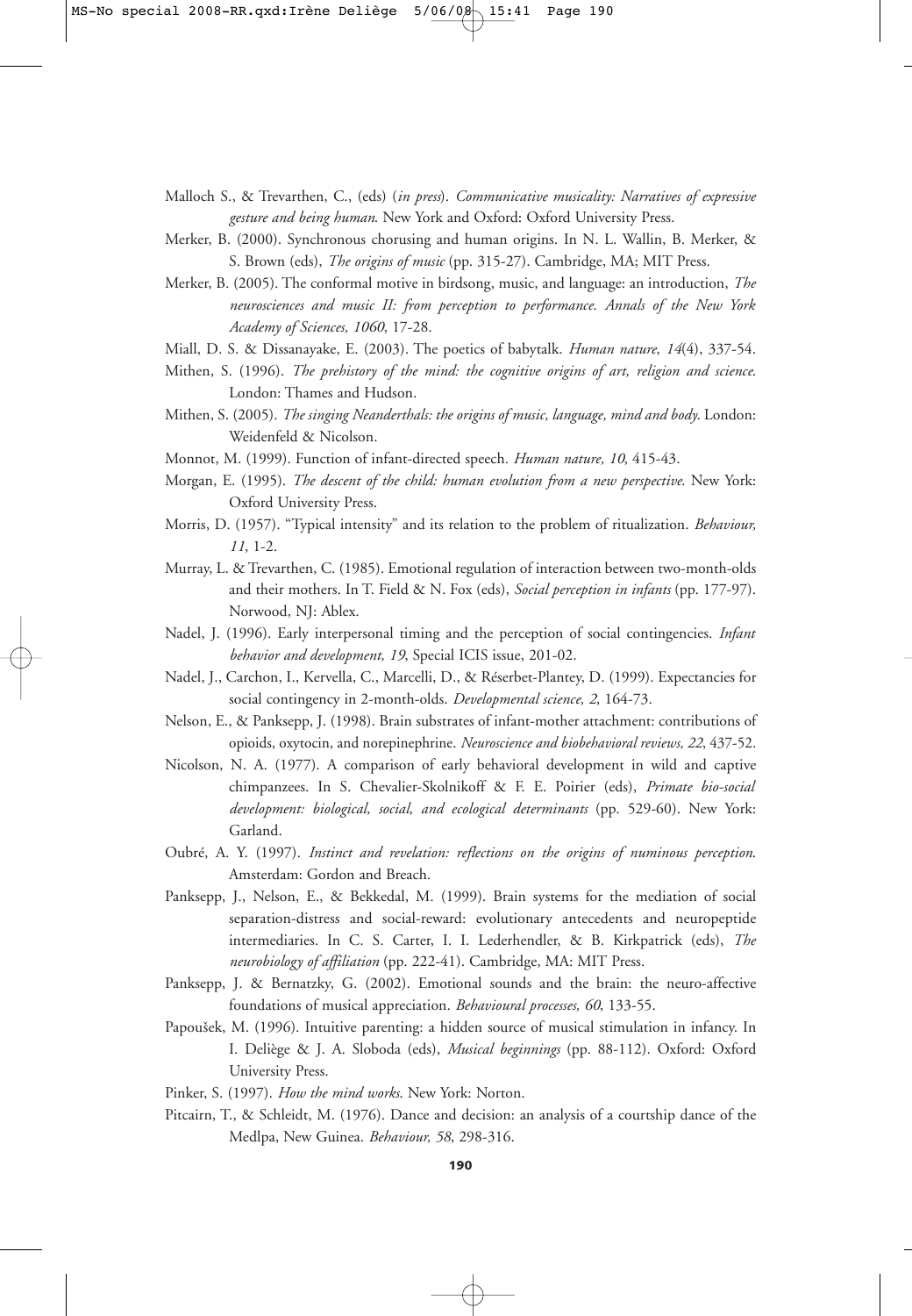- Portmann, A. (1941). Die Tragzeit der Primaten und die Dauer der Schwangerschaft beim Menschen: Ein Problem der vergleichende Biologie. *Revue suisse de zoologie, 48*, 511-18.
- Proschan, F. (1992). Poetic parallelism in Kmhmu verbal arts: from texts to performances. *Selected reports in ethnomusicology, 9*, 1-31.
- Puts, D. A., Gaulin, S. J. C., & Verdolini, K. (2006). Dominance and the evolution of sexual dimorphism in human voice pitch. *Evolution and human behavior*, *27*, 283-96.
- Radcliffe-Brown, A. R. (1948). *The Andaman Islanders*. Glencoe, IL: The Free Press (original publication 1922).
- Rappaport, R. A. (1999). *Ritual and religion in the making of humanity*. London: Cambridge University Press.
- Rogers, L. J. & Kaplan, G. (2000). *Songs, roars, and rituals: communication in birds, mammals, and other animals*. Cambridge, MA: Harvard University Press.
- Sapolsky, R. M. (1992). Neuroendocrinology of the stress response. In J. B. Becker, S. M. Breedlove, & D. Crews (eds), *Behavioral endocrinology* (pp. 287-324). Cambridge, MA: MIT Press.
- Schelde, T., & Hertz, M. (1994). Ethology and psychotherapy. *Ethology and sociobiology, 15*, 383- 92.
- Scherer, K. R., & Oshinsky, J. S. (1977). Cue utilization in emotion attribution from auditory stimuli. *Motivation and emotion, 1*, 331-46.
- Schore, A. N. (1994). *Affect regulation and the origin of the self: the neurobiology of emotional development*. Hillsdale, NJ: Erlbaum.
- Silk, J. (1998). Making amends: adaptive perspectives on conflict remediation in monkeys, apes, and humans. *Human nature, 9*, 341-68.
- Sloboda, J. A, & O'Neill, S.A. (2001). Emotions in everyday listening to music. In P. N. Juslin & J. A. Sloboda (eds), *Music and emotion: theory and research* (pp. 415-29). Oxford: Oxford University Press.
- Small, M. F. (1998). *Our babies, ourselves.* New York: Anchor Books.
- Sosis, R. (2003). Why aren't we all Hutterites? Costly signaling theory and religious behavior. *Human nature, 14*, 91-127.
- Stern, D. (1971). A microanalysis of mother-infant interaction. *Journal of the american academy of child psychiatry, 10*, 501-17.
- Stern, D. (1985) *The interpersonal world of the infant*. New York: Basic Books.
- Stern, D., Hofer, L., Haft, W., & Dore, J. (1985). Affect attunement: the sharing of feeling states between mother and infant by means of intermodal fluency. In T. M. Field (ed), *Social perception in infants* (pp. 249-68). Norwood, NJ: Ablex.
- Taçon, P. S. C. (1983). Dorset art in relation to prehistoric culture stress. *Études Inuit/Inuit Studies, 7*, 41-65.
- Taçon, P. S. C. & Brockwell, S. (1995). Arnhem Land prehistory in landscape, stone, and paint. *Antiquity, 69*, 676-95.
- Taçon, P. S. C., Wilson, M. & Chippindale, C. (1996). Birth of the rainbow serpent in Arnhem Land rock art and oral history. *Archaeologia Oceania, 31*, 103-24.
- Tinbergen, N. (1952). Derived activities: their causation, biological significance, origin, and emancipation during evolution. *Quarterly review of biology, 27*, 1-32.
- Trevarthen, C. (1999-2000). Musicality and the intrinsic motive pulse: evidence from human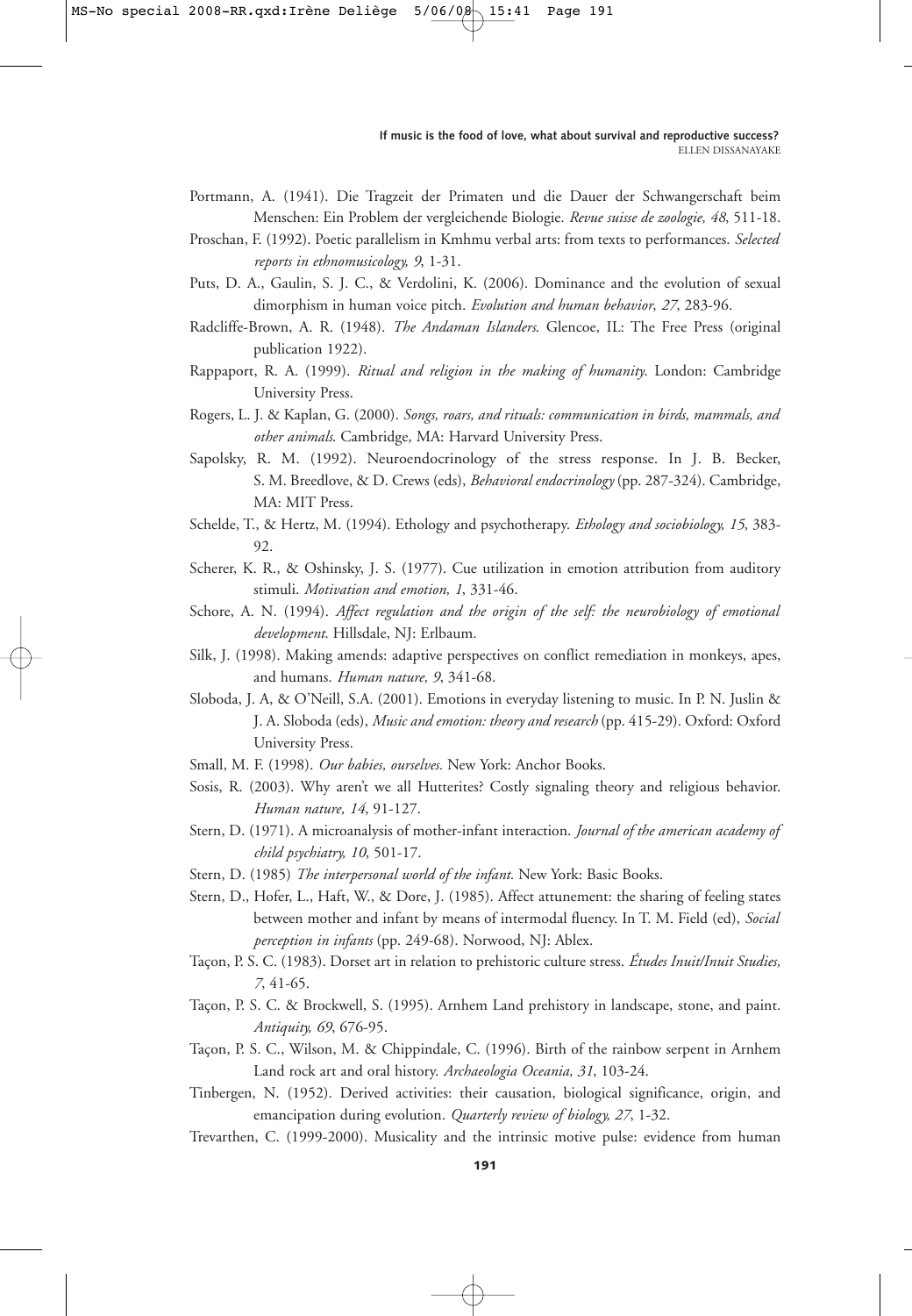psychobiology and infant communiction, *Musicæ Scientiæ*. *Special issue*: *Rhythm, musical narrative, and origins of human communication*, 155-215.

- Turner, V. (1967). *The forest of symbols*. New York: Cornell University Press.
- Turner, V. (1969). *The ritual process*. Chicago: Aldine.
- Üvnas-Moberg, K. (1999). Physiological and endocrine effects of social contact. In C. S. Carter, I. I. Lederhendler, & B. Kirkpatrick (eds), *The integrative neurobiology of affiliation* (pp. 245-61). Cambridge, MA: MIT Press.
- van Anders, S. M. & Watson, N. V. (2006). Social neuroendocrinology: effects of social contexts and behaviors on sex steroids in humans. *Human nature, 17*, 212-37.
- Waterman, R. A. (1971). Music in Australian Aboriginal culture some sociological and psychological implications. In D. P. McAllester (ed), *Readings in ethnomusicology* (pp. 167-14). New York: Johnson Reprint Corporation. (Original publication, 1956).
- White, R. (2003). *Prehistoric art: the symbolic journey of mankind*. New York: Harry N. Abrams.
- Whybrow, P. (1984). Contributions from neuroendocrinology. In K. Scherer & P. Ekman (eds), *Approaches to emotion* (pp. 59-72). Hillsdale, NJ: Erlbaum.
- Wilson, D. S. (2002). *Darwin's cathedral: evolution, religion, and the nature of society*. Chicago: University of Chicago Press.
- Wilson, D. S. (2005). Testing major evolutionary hypotheses about religion with a random sample. *Human nature, 16*, 382-409.
- Zajonc, R. B. (1985). Emotion and facial efference: a theory reclaimed. *Science, 228*, 15-22.
- Zajonc, R. B., Murphy, S., & Inglehart, M. (1989). Feeling and facial efference: implications of the vascular theory of emotion. *Psychological review*, *96*, 395-416.
- Zatorre, R. (2005). Music, the food of neuroscience? *Nature, 434*, 312-15.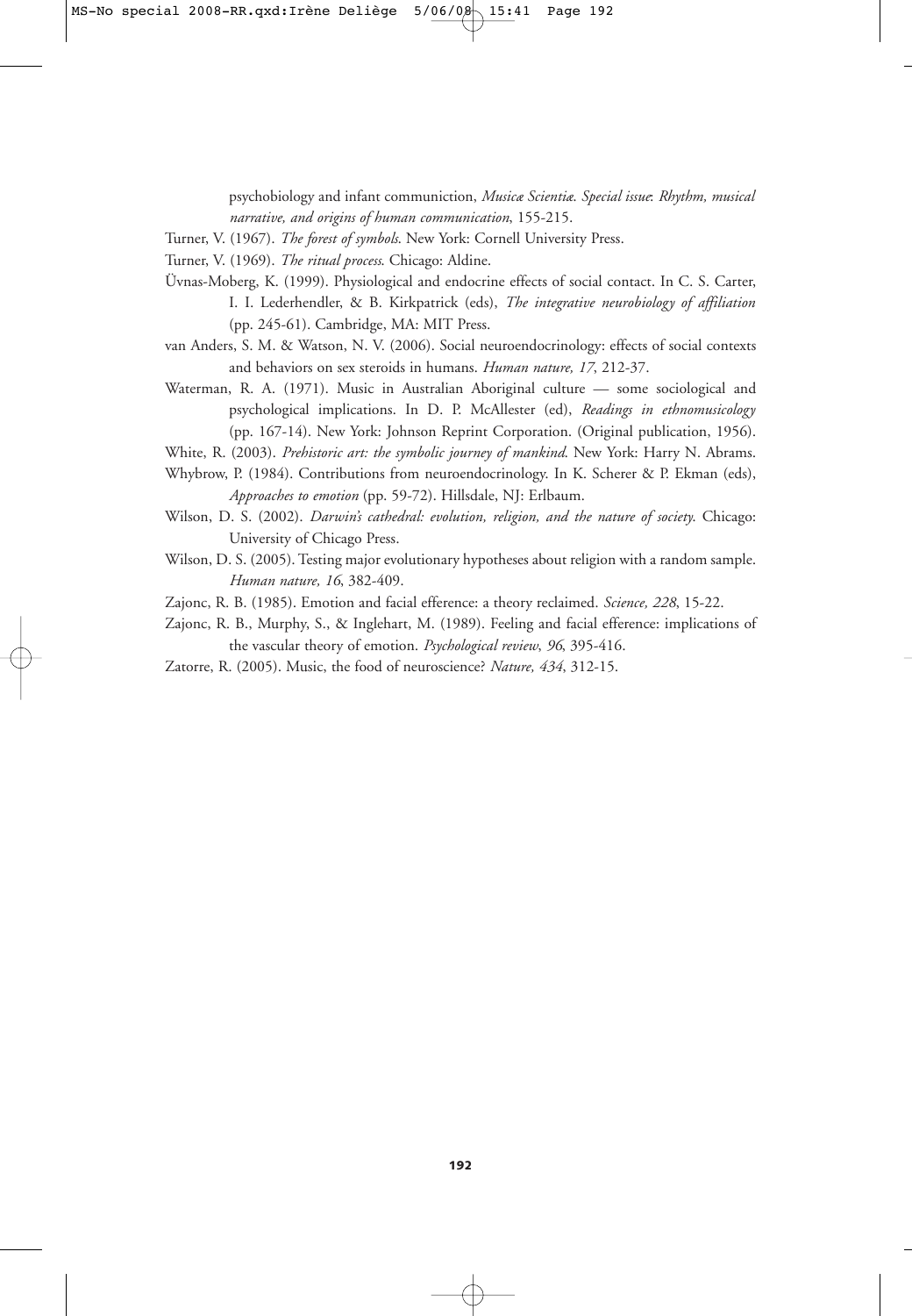# **• Si la música es el alimento del amor, ¿qué pasa con el éxito de la supervivencia y la reproducción?**

Este artículo parte de diversas discusiones sobre el origen, la evolución y las funciones adaptativas de la música, tratando la música no en relación a sus cualidades perceptivas (altura, timbre o compás), a sus elementos formales (prosodia, melodía, armonía, ritmo), a su actividad interpretativa (canto, percusión) o a su género (nana, canción, danza). Más que eso, la música es conceptualizada como *capacidad de comportamiento y de motivación*: qué se hace con sonidos y pulsos cuando se convierten en música y por qué. Para esta nueva visión, empleo la noción etológica de ritualización, según la cual ordinariamente los comportamientos comunicativos (por ejemplo, sonidos, movimientos) se alteran a través de la formalización, la repetición, la exageración y la elaboración, así atraen la atención, e intensifican y conforman la emoción. La sensibilidad universal de niños de nueve semanas a tales alteraciones de—u operaciones sobre—voz, expresión facial y movimiento corporal cuando están presentadas por adultos en interacciones íntimas binarias, dentro de una red temporal definida, sugiere una capacidad adaptativa desarrollada que permite y refuerza la vinculación afectiva temporal. Tales operaciones proto-estéticas (proto-musicales) existieron como una reserva a partir de la cual cada cultura individual pudo trazar cuándo inventar ceremonias rituales artísticas que uniesen grupos temporal y emocionalmente como hicieron los pares madre-hijo. La música, en sus orígenes y evolución, es asumida como una actividad multimodal—visual y cinética, así como auditiva—y social—no solitaria— Un apéndice describe el importante parecido estructural y funcional entre música, interacción madre-hijo, ceremonia ritual, noviazgo entre adultos y "hacer el amor" (comportamiento diferente a cópula). Estos parecidos no sólo sugieren una relación evolucionada entre estos comportamientos, sino que son argumentos a favor de la existencia de una propensión amodal y neural, desarrollada en la especie humana para responder—cognitiva y emocionalmente—a modelos dinámico-temporales producidos por otros humanos en contextos de filiación.

# **• Se la musica è il nutrimento dell'amore, che ne è di sopravvivenza e successo riproduttivo?**

Il presente articolo prende le mosse da numerose discussioni su origine, evoluzione e funzione/i adattativa/e della musica, e lo fa non trattando la musica secondo qualità percettive (altezza, timbro, metro), elementi formali (prosodia, melodia, armonia, ritmo), attività eseguita (canto, percussione), o genere (ninnananna, canzone, danza). La musica viene piuttosto concettualizzata come una *capacità comportamentale e motivazionale*: cosa accade a suoni e impulsi quando vengono "musificati" — resi musica — e perché. Per questo nuovo punto di vista, impiego la nozione etologica di *ritualizzazione*, dove comportamenti comunicativi ordinari (ad esempio suoni, movimenti) vengono alterati tramite formalizzazione, ripetizione, esagerazione ed elaborazione, con ciò attirando attenzione e suscitando e modellando emozione. La sensibilità universale di infanti di appena 8 settimane a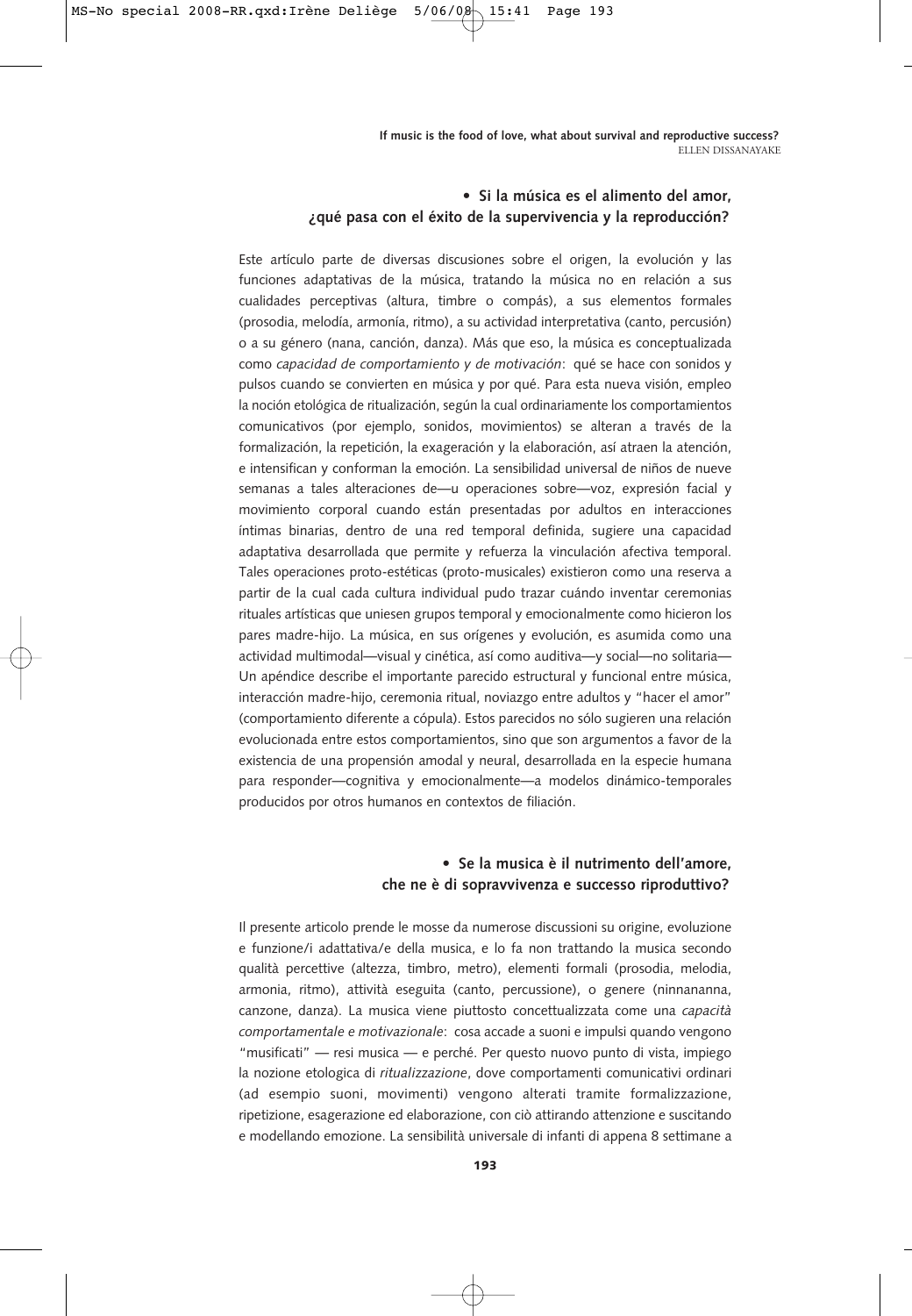tali alterazioni di (ovvero operazioni su) voce, espressione facciale e movimenti corporei, quando vengono presentati loro da adulti con i quali hanno intime relazioni diadiche entro una cornice temporale condivisa, suggerisce un'evoluta capacità adattativa che permette e rinforza i legami emotivi. Tali operazioni protoestetiche (proto-musicali) esistevano come una riserva alla quale le singole culture potevano attingere per l'invenzione di cerimonie rituali artistiche che univano i gruppi temporalmente ed emotivamente come facevano le coppie madre-infante. Nelle sue origini e nella sua evoluzione, si presume che la musica sia un'attività multimodale (visuale e cinetica, come pure uditiva) e sociale — ossia non solitaria. Un'appendice descrive importanti somiglianze strutturali e funzionali tra musica, interazione madre-infante, cerimonie rituali, e corteggiamento e atto amoroso (inteso in senso diverso dalla copulazione) degli adulti. Tali somiglianze suggeriscono non solo una relazione evolutiva fra questi comportamenti, ma depongono anche a favore dell'esistenza, nella specie umana, di un'evoluta propensione neurale amodale a rispondere — cognitivamente ed emotivamente — a modelli temporali dinamici prodotti da altri umani in contesti di affiliazione.

# **• Si la musique est nourriture d'amour, qu'en est-il de la survie et du succès reproductif?**

Cet article se démarque de plusieurs autres discussions sur l'origine, l'évolution et la fonction adaptative de la musique en traitant la musique non comme un ensemble de qualités perceptives (hauteur, timbre, mètre), d'éléments formels (prosodie, mélodie, harmonie, rythme), non comme une activité mise en scène (chanter, battre des rythmes) ou un genre (berceuse, chant, danse). La musique est plutôt conçue comme une *capacité comportementale et motivationnelle*: ce qui est fait aux sons et aux pulsations lorsqu'ils sont « musifiés » — transformé en musique — et pourquoi. Dans cette nouvelle perspective, j'emploie la notion éthologique de *ritualisation,* selon laquelle les comportements communicatifs ordinaires (les sons, les mouvements) sont modifiés à travers leur formalisation, répétition, exagération et élaboration, attirant ainsi l'attention, donnant lieu et forme à l'émotion. La sensibilité universelle du bébé, aussi jeune que de 8 semaines, à de telles modifications de (ou opérations sur) la voix, l'expression faciale et les mouvements du corps, lorsque que ceux-ci lui sont présentés par un adulte au cours d'interactions dyadiques intimes dans un cadre temporel partagé, suggère l'existence d'une capacité adaptative ayant évolué pour permettre et renforcer la mise en lien affective. De telles opérations proto-esthétiques (ou proto-musicales) constituent un réservoir d'où les cultures individuelles vont puiser leur inspiration lorsqu'elles inventent les cérémonies rituelles saturées d'art qui réunissent les personnes et les groupes dans le temps et l'émotion, comme elles l'ont fait pour les couples mères-bébés.

La musique, à son origine et au cours de son évolution, est considérée comme multimodale (visuelle et kinésique ainsi qu'aurale) et comme une activité sociale — et non solitaire. Dans un appendice, je décris des ressemblances structurelles et fonctionnelles importantes entre la musique, l'interaction mère-bébé, la cérémonie